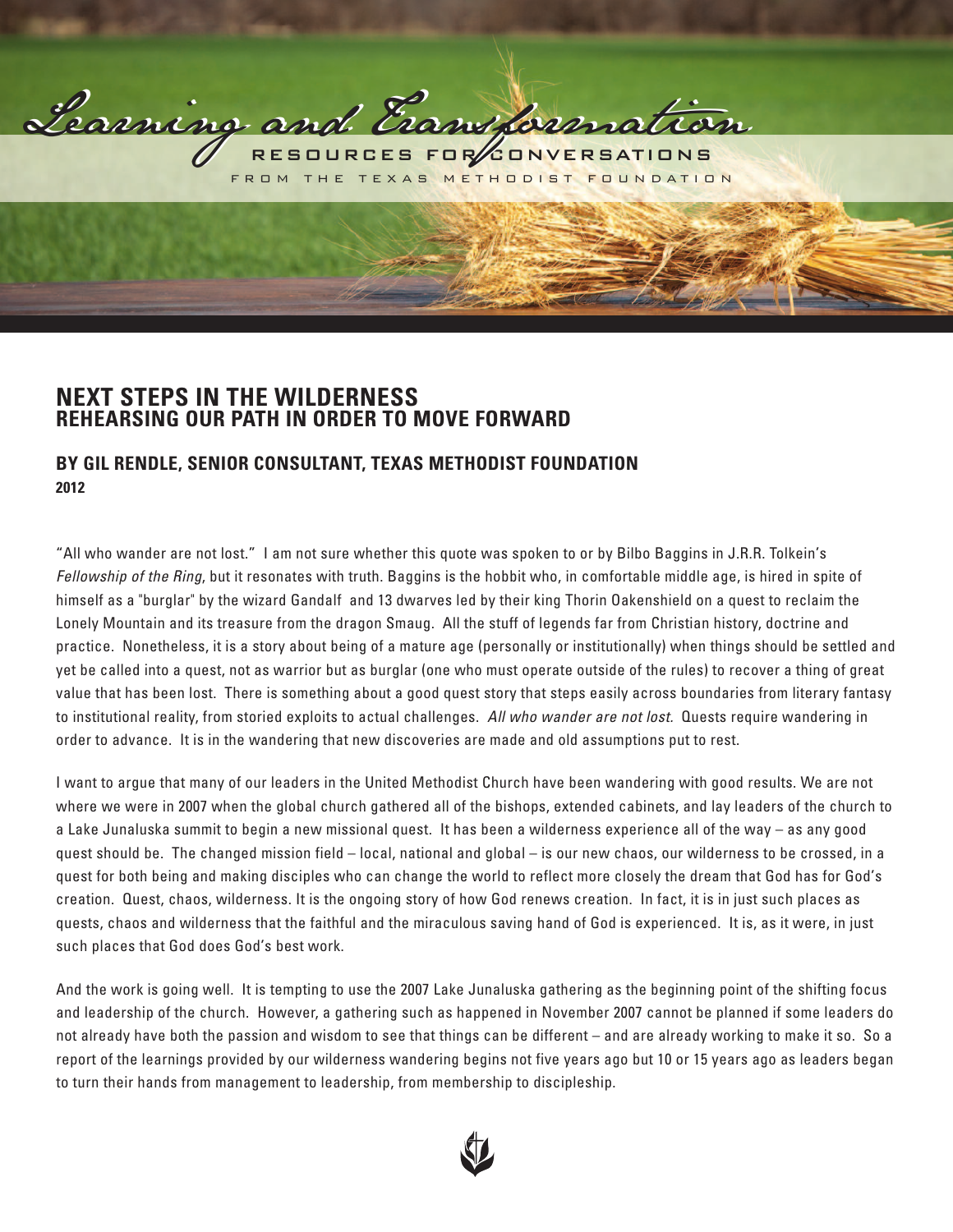Nonetheless, old ways die hard. The discomfort caused by any quest prompts grumbling and complaints from those who don't see the possible new future or who would just rather not take the trip. In fact, over the past 10 to 15 years, scarcely a measureable portion of the United Methodist denomination has seen the need, or developed the skills, for a quest to recover faithfulness. One personal observation from the 2012 General Conference is that much of the proposed legislation, the debates in both legislative and plenary sessions, and the decision-making was done by good people who have not yet participated in or matured in conversations about the new reality of the mission field that requires us to change our institutional ways. Old conversations restrict us to old ways and much of the church still must be invited into the new conversations prompted by the wilderness wanderings of those who have already begun to move ahead.

The dilemma, however, is that complaining, resisting, and clinging to old ways appear to leaders as immediate problems to be solved so that even those who have wandered most productively forget what they have found and turn back to negotiate anxiety and address old politics and problems. Like all good wanderers we must constantly look at the map to remember how far we have already come in order to take the next steps with any confidence. When the immediate moment feels confused we need first to remember how far we have already come and what we have already learned.

This present monograph is offered as a perspective on how far we have journeyed in our understanding and practice of leadership in our mission field wilderness. The monograph is in two sections.

The first section is an edited version of an earlier monograph entitled "Leadership Under Constraint: What Does It Mean to Be Asked for Leadership in a Managerial Institution?" This earlier monograph was written in 2006 as a conversation resource for the initial gathering of the South Central Jurisdiction Bishops Conclave (a gathering of the active bishops from the jurisdiction) hosted in January 2006 by the Texas Methodist Foundation of Austin, Texas. The SCJ Bishops' Conclave was a unique event in which active episcopal leaders were gathered for peer learning and accountability. Time was given to building community, shared learning, and an intentional review of leadership practice. From that initial experience, the SCJ Bishops Conclave has continued to meet two times each year for 48-hour gatherings. Later, in November, 2007, this earlier monograph was one of the documents chosen for distribution to all participants of the global gathering of bishops and extended cabinets held at Lake Junaluska and was used to help shape the ideas and language of that formative event.

The second section of the current manuscript is an addendum that serves as a rehearsal of primary discoveries and practices developed in these recent years of wandering in a changed mission field. Deep institutional change is a long-term process that requires foundational rediscovery of identity and relationship. Walter Brueggemann has suggested that each time Israel (and others in Christian history who followed) went into the wilderness where the known way of life was stripped away, the people had to answer two questions again:

## How will we now be with God?

#### How will we now be with one another?

Such discovery takes time and memory. Israel did not so much follow a map in the wilderness as create one. Creating such a map requires memory – memory of who we are, where we have come from, what steps have been taken along the way, and what has been discovered to be of value and must not be forgotten. So we are now at a time in which leaders need to draw the map of the known part of the wilderness in order to remember what they have already learned so that they can move further ahead. Together these two sections of the present manuscript are offered as a statement of where we are at the beginning of a new quadrennium in 2012.

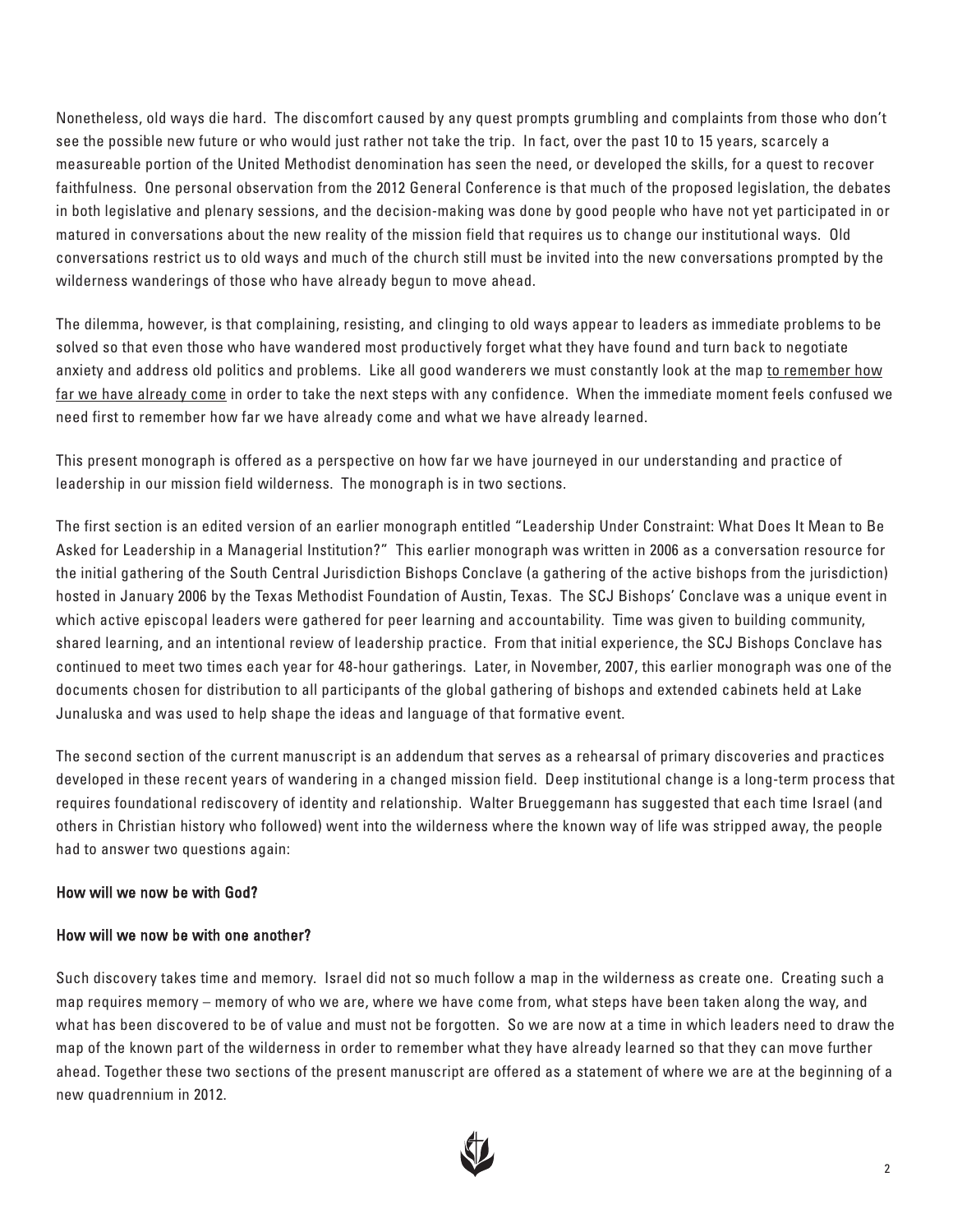# SECTION ONE: Leadership Under Constraint

## What Does It Mean to Be Asked for Leadership in a Managerial Institution?

## Introduction

Every discipline has its perspective but not the whole story. Even if we were to understand only the individual human being, biology, psychology, theology, sociology, and anthropology all have a contributing perspective without being able to define the whole either singularly or collectively.

What follows is a perspective on the current setting and challenge of leadership within the United Methodist Church from the lens of systems theory and organizational sciences. Other voices and other disciplines need to be blended into this perspective in order to speak more fully and faithfully. This paper, however, does not seek to offer a full explication of leadership needed within the church for this time. Rather, the perspective in this paper has been kept narrow in order to bring clarity to the organizational and systemic challenges that currently face episcopal leadership.

Bishops in the United Methodist Church and the staff and leaders of their conferences are today being asked to provide new direction for the denomination that wishes to steer away from trends that have dominated past decades and that are felt to have weakened the denomination. Bishops and district superintendents, however, are being asked for leadership in a managerial system. It is a task for which the denomination has not trained its leaders. It is a task that, if well done, will not be met with full appreciation but will be challenged by resistance in many quarters—not least of which will be the national/global church.

## The United Methodist Church as a Managerial System

The United Methodist denomination has been identified as a "managerial episcopacy" by Edward Leroy Long in his 2001 study of the polities of a range of denominations and expressions of the Christian faith. Long looks at three denominations with episcopal heritage in which the biblical principle of oversight (*episkope*) is located in leadership persons and is a means of system organization. Long distinguishes United Methodism as a managerial episcopacy as distinct from the Roman Catholic "monarchical episcopacy" and the Episcopal "pastoral episcopacy." Each of these episcopal systems defines different roles and responsibilities for leaders. When describing the United Methodist Church, Long states:

. . . a managerial episcopacy is concerned primarily with making the church function effectively. It views the office of bishop in functional terms, as involving managerial skills, rather than giving it theological dimensions or sacerdotal significance. i

This does not imply that the role of the United Methodist bishop does not have theological or sacerdotal functions and responsibilities. Indeed the United Methodist Church does look to bishops within the United Methodist denomination to assume teaching and priestly roles. Nonetheless, Long argues that the governance pattern of the United Methodist Church was heavily developed "in an era in which efficiency was becoming a desired goal in the culture as a whole, when the business world was developing complex logistical systems, and when decisions, more than heritage, were seen as influential in human affairs."" He argues that the defining role of the United Methodist bishop and of denominational leadership is managerial as symbolized by the location of episcopal offices in office centers rather than in congregations or cathedrals and by the episcopal attire which is more commonly of the same order as ministers in full connection than defined by symbols of the office.

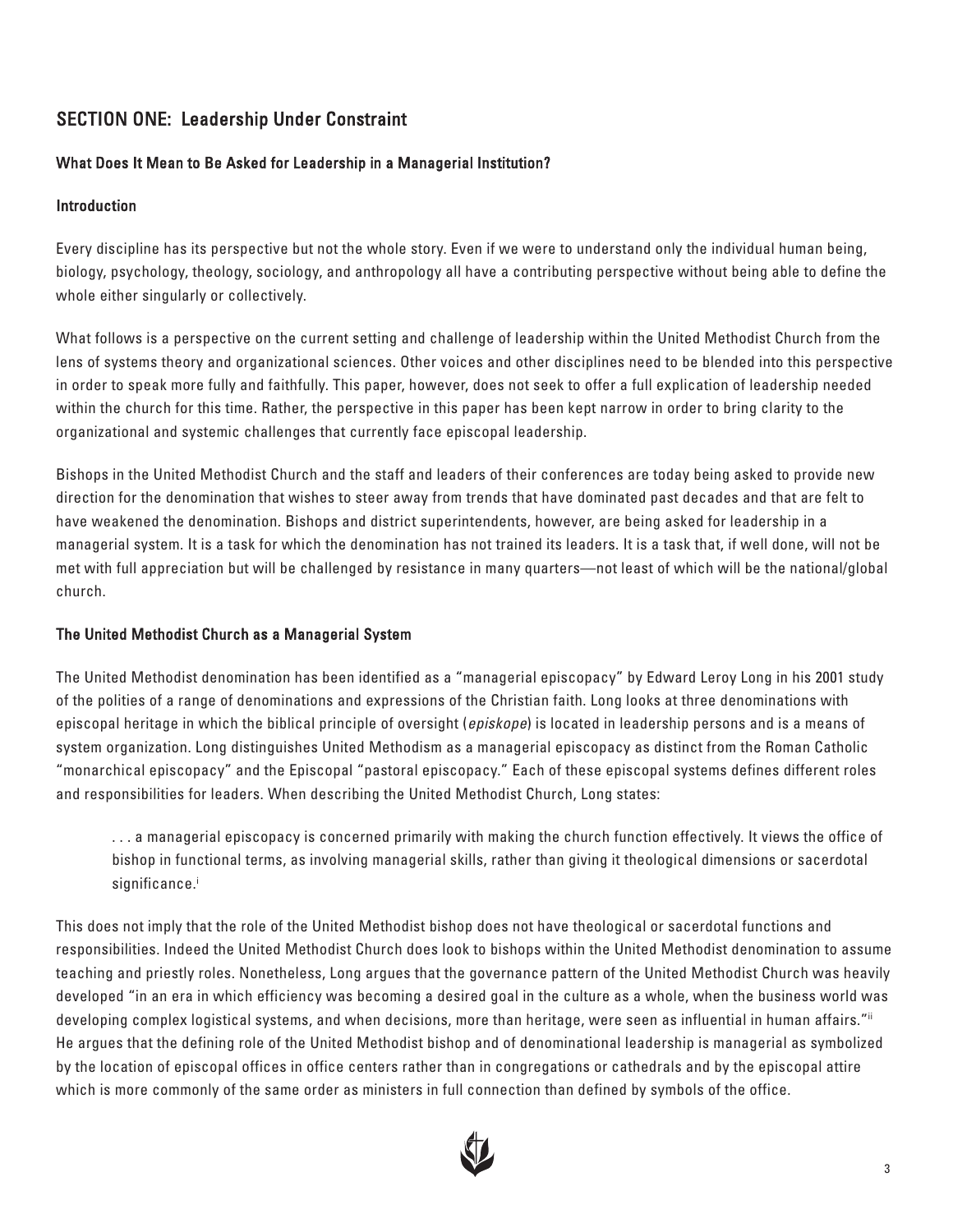Like all managerial systems a managerial episcopacy has checks and balances on authority to establish managerial boundaries that are not always encountered in other leadership systems. Such checks and balances within United Methodism include:

- The primary role of bishop as limited to the interpreter of polity (*Book of Discipline*).
- A limited assignment to an annual conference giving only tenuous authority.
- Non-membership in the annual conference that allows the bishop to preside but without vote.
- A Council of Bishops that does not designate a "head" for the entire church.
- A system for setting fundamental denominational policy through the legislative powers of a representational body
- A Judicial Council that serves as a "watchdog" tool for appeals of episcopal or conference decision-making.
- Bishops' subjection to conference and jurisdictional points of professional and spiritual evaluation (i.e., conference and jurisdictional Episcopacy Committees).

Boundaries and accountability, of course, are healthy in community. It is important, nonetheless, to recognize the limits that they place on leadership, particularly when practiced within a managerial system.

#### Management and Leadership

The primary point is that the present United Methodist Church has inherited and developed a managerial system from which it now asks for clear leadership. It is true that management and leadership are not disconnected, and no organization can live with one of these functions to the exclusion of the other. Indeed, all living systems need management and leadership in a continuous and complementary relationship in order to maintain balance and health while also negotiating change and development. While complementary it is important also to note that management and leadership address distinctly different needs of an organization. One manages the present, the other defines the future. One provides stability, the other change. One provides smoothness and efficiency, the other disruption. One provides comfort, the other anxiety.

A classic distinction made between management and leadership is that each seeks to answer a different question."" Management seeks to answer the question: "Are we doing things right?" This is a question of appropriateness and efficiency; pursuing this question provides security and stability for the organization. In the local church, "Did anyone order enough candles for the Christmas Eve candlelight service?" is clearly a managerial question. If the candles were ordered, the service goes smoothly. If not, there are disruptive consequences. This does not infer that managerial questions are trivial. Indeed management is commonly based on experience—good management practices avoid many problems while providing stability and security. Management systems also provide standards of practice for workers and participants to follow. Note, however, that managerial questions and managerial leadership assume that there is a "right" way for something to be done and that the appropriate strategy is to replicate what was done and what was seen to be right in the past.

Leadership seeks to answer a very different question: "Are we doing the right things?" This is a question of purpose and meaning and is often experienced as disruptive. A well-formed leadership question does not increase efficiency but creates disruptive challenges that cause the system discomfort by requiring inquiry, learning, and making choices. In doing strategic planning work with congregations, I commonly use three leadership "formation questions."iv

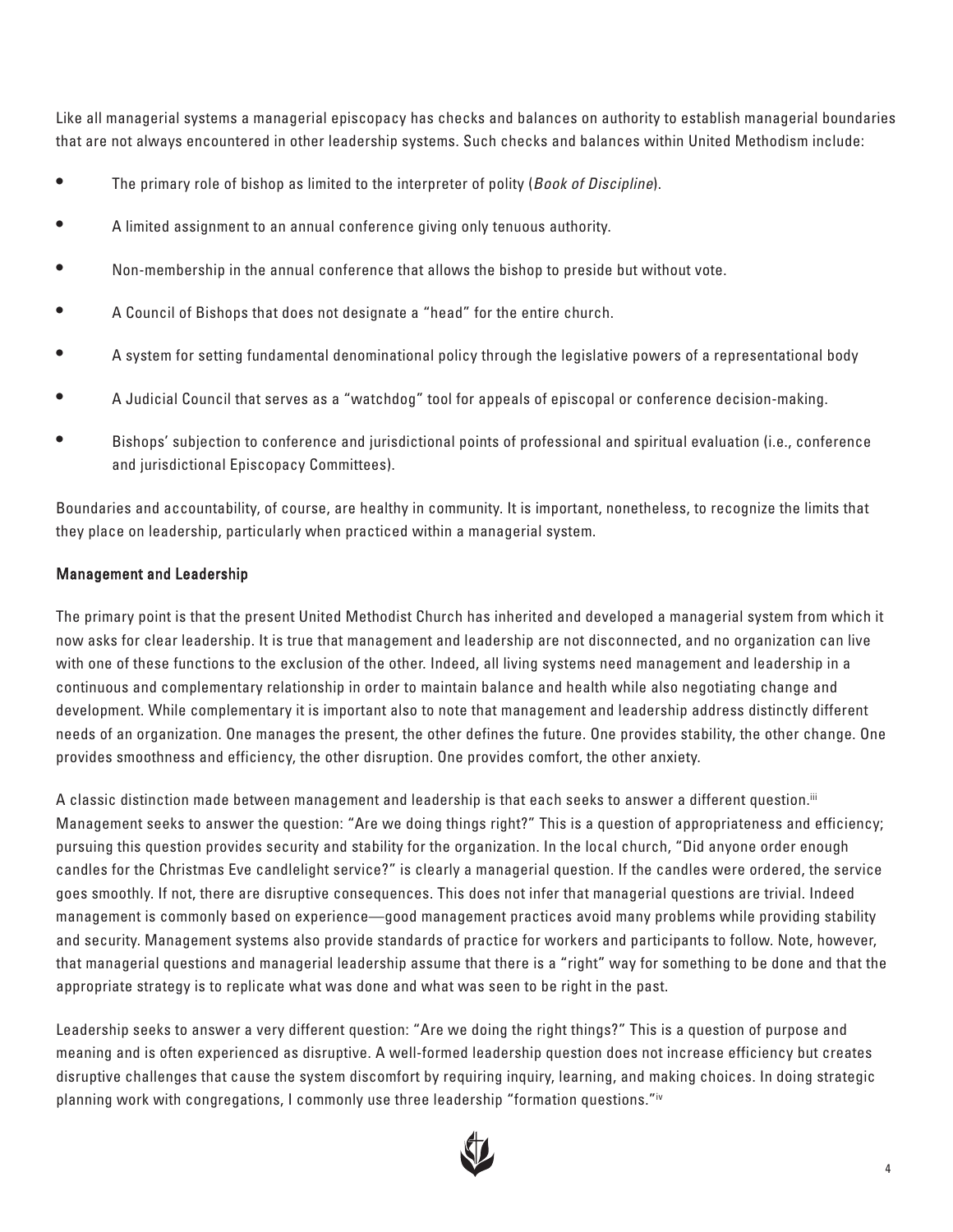- Who are we now?—the identity question
- What has God called us to do or to be now?—the purpose question
- Who is our neighbor now?—the context question

Such questions are difficult to pursue because they raise to a conscious-level investigation of what has usually been assumed as known. Such questions require active learning to make faithful choices about the future. For example, "What is the purpose of an annual conference?" is a leadership question that causes disruption and requires active decision making about the future goals and uses of the conference's resources.

#### The Paradox of an Established Management System

It is common, if not axiomatic, for established organizations to request leadership (which prompts disruption and anxiety) only to resist it and reward management (which maintains stability and security) instead.

#### Leadership

The tension between the interrelated functions of management and leadership is heightened in a time of great change when old practices do not serve well and when new directions are not solidified. In such a time what constitutes appropriate leadership is questioned and contested. Does the leader focus the attention of the group on answers or on questions? "Imagine the difference in behavior," writes Ron Heifetz, who served as director of the Harvard University project on leadership, "when people operate with the idea that 'leadership means influencing the community to follow the leader's vision' versus 'leadership means influencing the community to face its problems.'"v

Living without clear answers and expectations (such as what it means to be a *good* pastor or a *vital* congregation) creates anxiety and discomfort in which people turn to the leader with the expectation that he or she will reduce the anxiety by providing clear direction. This is the assigned role of the singular leader who is hoped to and expected to be able to provide answers and calm fears. A leader with a clear vision is expected to galvanize followers to action—if not for great purpose, at least for reduced anxiety. We are familiar with the idea of the "lone-ranger" leader, the person who single handedly seems to come up with needed answers and clear directions. We are, however, also coming to terms with the reality that such leadership is rare and perhaps even inappropriate, if not impossible, in a complex time of deep change. Nonetheless, people seek the solitary leader who can thus calm fears. The temptation to want to play such a role as leader is constantly present for those given leadership responsibilities.

What we are less familiar with—or sensitive to—is the way in which leaders in complex organizations are pulled into the singular leader role despite being surrounded by others who form a leadership team or administrative structure. Deferral to the singular or highest status leader in this setting is identified by Jim Collins, former faculty member at the Stanford University Graduate School of Business and current management researcher, as the "genius with a thousand helpers."vi The system may be more complex, the number of people involved may be larger, but the wish for someone to "make it right" does not subside, even in the heart of the leader who would like to be able to bring order and calm to a chaotic time. The temptation of the singular leader, either as the lone ranger or as the genius with a thousand helpers, limits the creativity and the inventiveness of the organization by creating dependence upon the limits of one individual to originate or sign off on all ideas about moving into the future.

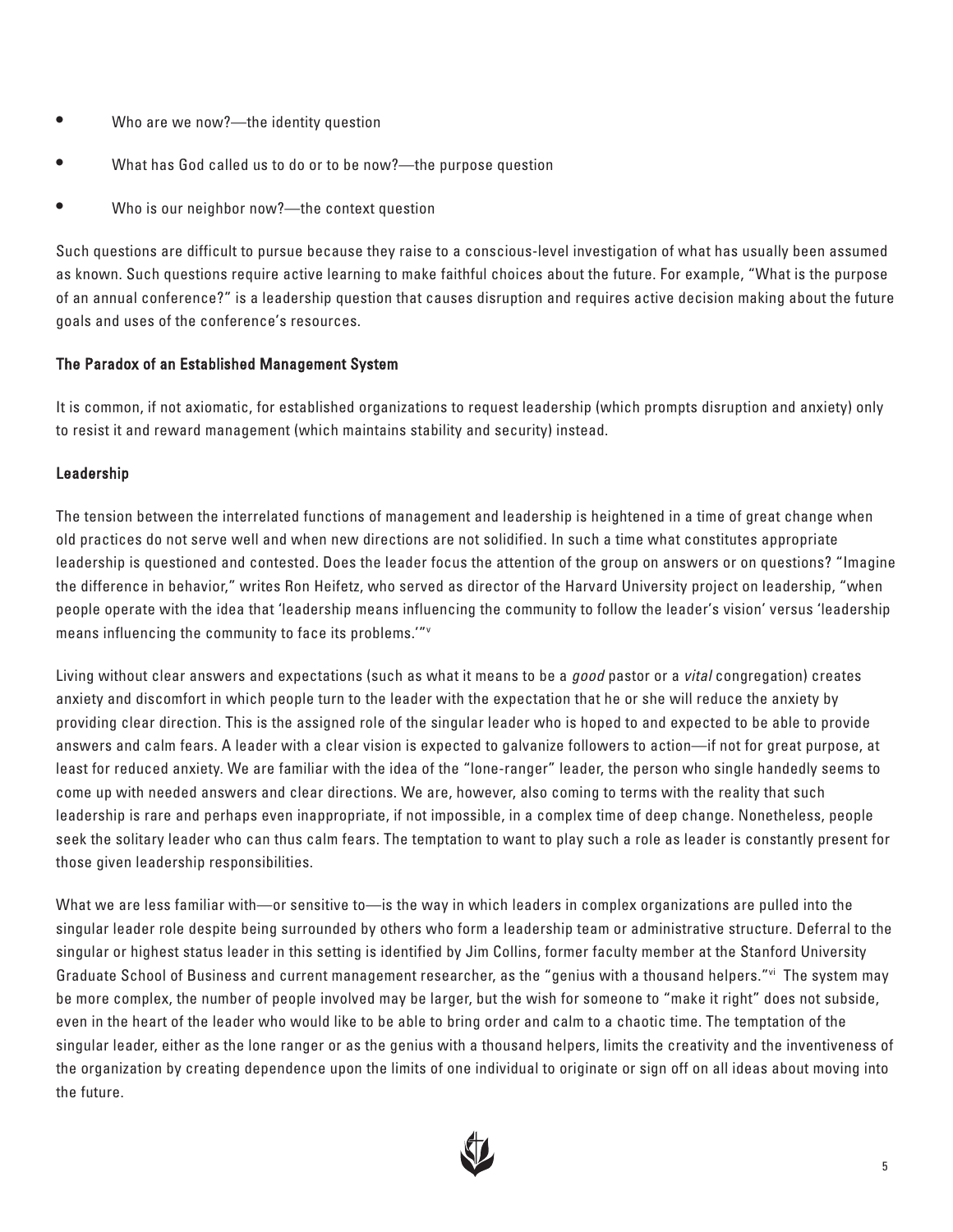The search or desire for a singular leader is commonly centered on the need for clear answers in an anxious time. This is Heifetz's first alternative of leadership in which he speaks of leadership as "influencing the community to follow the leader's vision." In arenas where there are clear problems and clear answers, this is a fully appropriate role for leaders to play. In places and times when clear answers are not available, however, it is the second alternative that Heifetz proposes as holding hope: "leadership as influencing the community to face into its problems."

## The Constraints of a Managerial System

In the current tension between management and leadership, it is important to become familiar with the assumptions and demands of management in order to understand the natural resistance that makes leadership difficult. Among the foundational assumptions of management are:

- A commitment to orderliness
- Replication and sameness. For example, districts are assumed to be smaller replications of the structure and purpose of the annual conference, which itself is a smaller replication of the structure and purpose of the national church. District superintendents are assumed to have the same roles and responsibilities (and even exhibit the same passions for ministry) despite the differing needs of their own unique districts.
- Checks and balances (see above)
- Centralization. Authority is located in the primary governing body, and any person or part of the organization is not readily given authority to act on local issues. (For example, decision making is located in the appointment cabinet, and a great deal of time and energy are given to sharing information and including all members of the central body in debate and decision making without concern for their involvement or investment in the issue.) While practices of centralization provide a good deal of alignment within the organization, they also constrain and slow the amount of work the organization can do and produce rigidity rather than agility in the organization's ability to respond to change.

Managerial systems turn to regulatory practices in times of great change as a means of fulfilling the assumptions noted above. In a 1992 essay, Craig Dykstra and James Hudnut-Beumler offer three metaphors for the development of American denominations: from constitutional confederacy (1780s) to the corporation (1830-1860s) to regulatory agencies (1960s . . .).<sup>vii</sup> They note, as precursors to the present regulatory mode of denominations, the impact of the breakdown in the consensus between the national church and the people in the pew; the development of "cottage industries," which began to replace the role of the national church as the primary provider of goods and services to the congregation; and the onset of cultural individualism, which gave freedom to every congregation to behave individually. The response of denominations, claim Dykstra and Hudnut-Beumler, was to become more regulatory primarily because regulatory mechanisms work well and are "less expensive" than market solutions or system-wide negotiations.

The dependence upon regulatory responses should not come as a surprise since it is a cultural response to the messiness of deep change as experienced by an orderly and managed generation. During the same time period that books of polity such as the Presbyterian *Book of Order* and the United Methodist *Book of Discipline* grew from pamphlet and small-book size to large complex volumes more easily managed on CD discs, the Internal Revenue Code and healthcare regulations and practices have grown exponentially through continuous legislation. They are systems that have become rigid through the imposition of accumulated rules. The impulse to control through requirements, rather than provide clarity and tidiness, in fact creates a complexity that further constrains and inhibits the movement toward change. Middle-judicatory executives in a number of

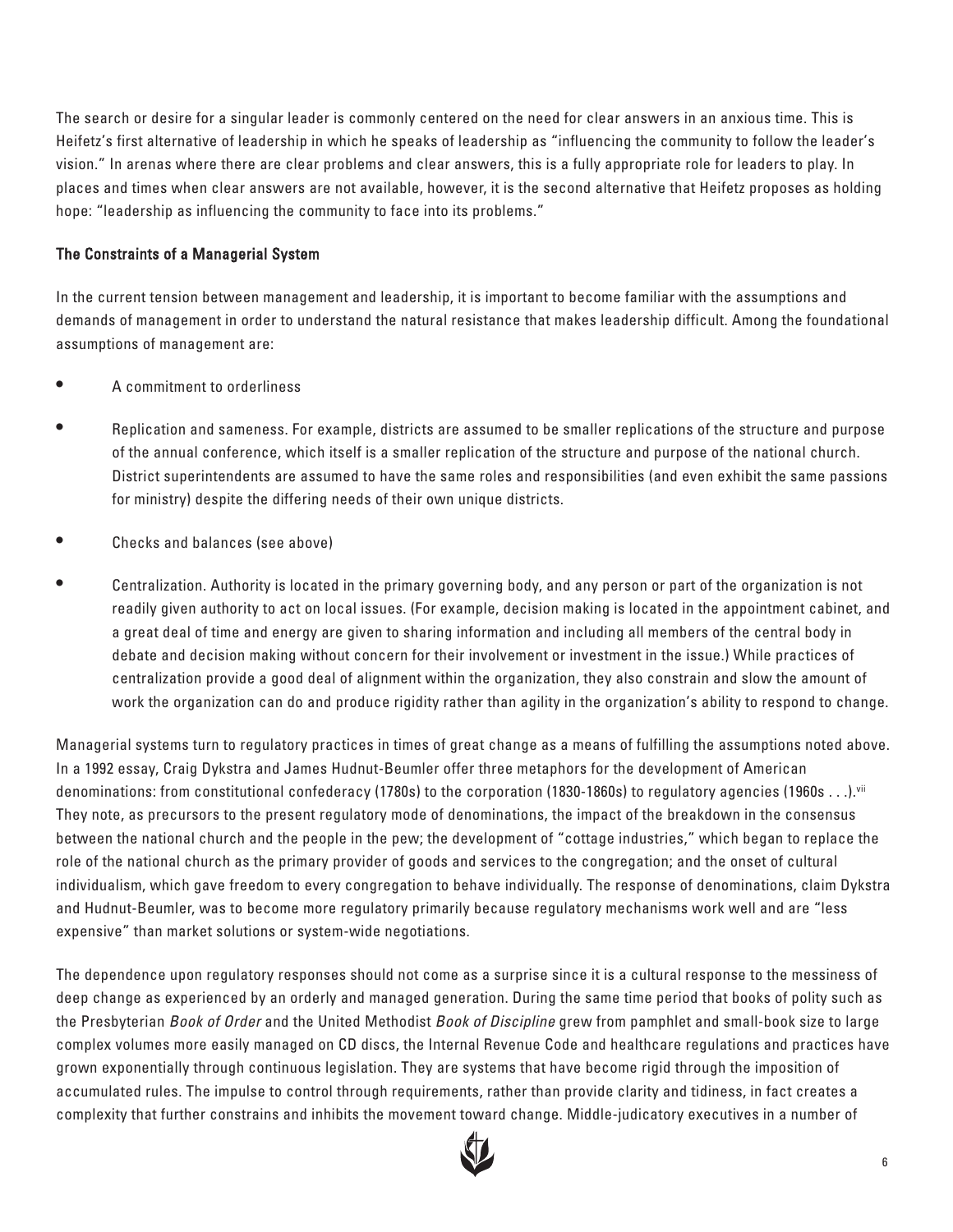mainline denominations have expressed their concern that as the need for new ideas and new structures increases within their denominations, the primary response of national offices and national denominational staff people has been to request more reports and increased compliance (i.e., additional reporting and regulation). The need to control and regulate has the tendency to make change more difficult without adding any agreement or coordination to the efforts of change.

### Technical versus Adaptive Work

In his study of leadership, Heifetz offers new insights and tools to the present generation of leaders who are faced by a changed environment and a new mix of challenges. In particular he differentiates between *technical* and *adaptive work*, each of which must be addressed by the leader.

Technical work is the application of known solutions to known problems. This is clearly managerial work and depends upon one of the most highly developed skills of managers—problem solving. The manager identifies the problem (and, by building consensus on the very identity of the problem, already has moved the system toward solution and change); identifies the alternate options available to address the problem (brainstorming); chooses the most likely alternative (decision making); and moves to implementation (action). The appropriate response to a known problem in technical work is *action*. Technical work, problem solving, is effective and works well. However, it works well *only if there is a problem*. The dilemma in the current moment is that leaders are often confronted with new questions and situations that do not lend themselves to old assumptions and practices. They cannot appropriately be addressed as known problems. They require new learning.

Because technical work and problem solving have been the primary tools of management for the past several generations, it is difficult for bishops and district superintendents in the current situation to resist searching for answers and enter into the more complex realm of learning. A well-proven adage of systems is that whenever a system does not know what to do, it does what it knows. And so leaders overuse their problem-solving skills even when confronted with a changed situation that cannot be defined as a "problem."

Heifetz offers a second arena for leadership, which he calls *adaptive* work. Adaptive work is quite different from the problemsolving activity of technical, managerial situations. Adaptive work "consists of the learning required to address conflicts in values people hold, or to diminish the gap between the values people stand for and the reality they face."vill It is in this arena that Heifetz offers the alternative definition of leadership as "influencing the community to face its problems." The appropriate response to adaptive work is not *action* (problem solving), it is *learning*. In order to address an adaptive situation, someone must learn something. In fully adaptive situations of deep cultural change it is common for everyone, including the designated leader, to need to learn.

When a bishop provides faithful leadership to move a conference to address a discerned call or need but conference leaders the Board of Ordained Ministry or the Episcopacy Committee—pulls the bishop aside out of concern for people who feel left out or are displeased, it is an adaptive situation in which there are conflicts between the values people hold and the behaviors that they practice. When there is a widely shared call for excellence in pastoral leadership but the poorest performing or poorest motivated clergy still receive an appointment, it is an adaptive situation where there are conflicts between the values people express and the actions that they take. When, in a time of concern over church growth, large congregations in demographically supportive environments grow naturally yet the majority of conference attention and resources remain focused on the redevelopment of recalcitrant churches, it is an adaptive situation—conflict between the values people hold and the actions that they take. When the denomination claims the making of disciples (a focus on the change within the *individual*) is the driving mission but asks only for reports on the state of the congregation (a focus on the change within the *institution*), it is an adaptive situation. When bishops, district superintendents, and conference staff are challenged to provide leadership

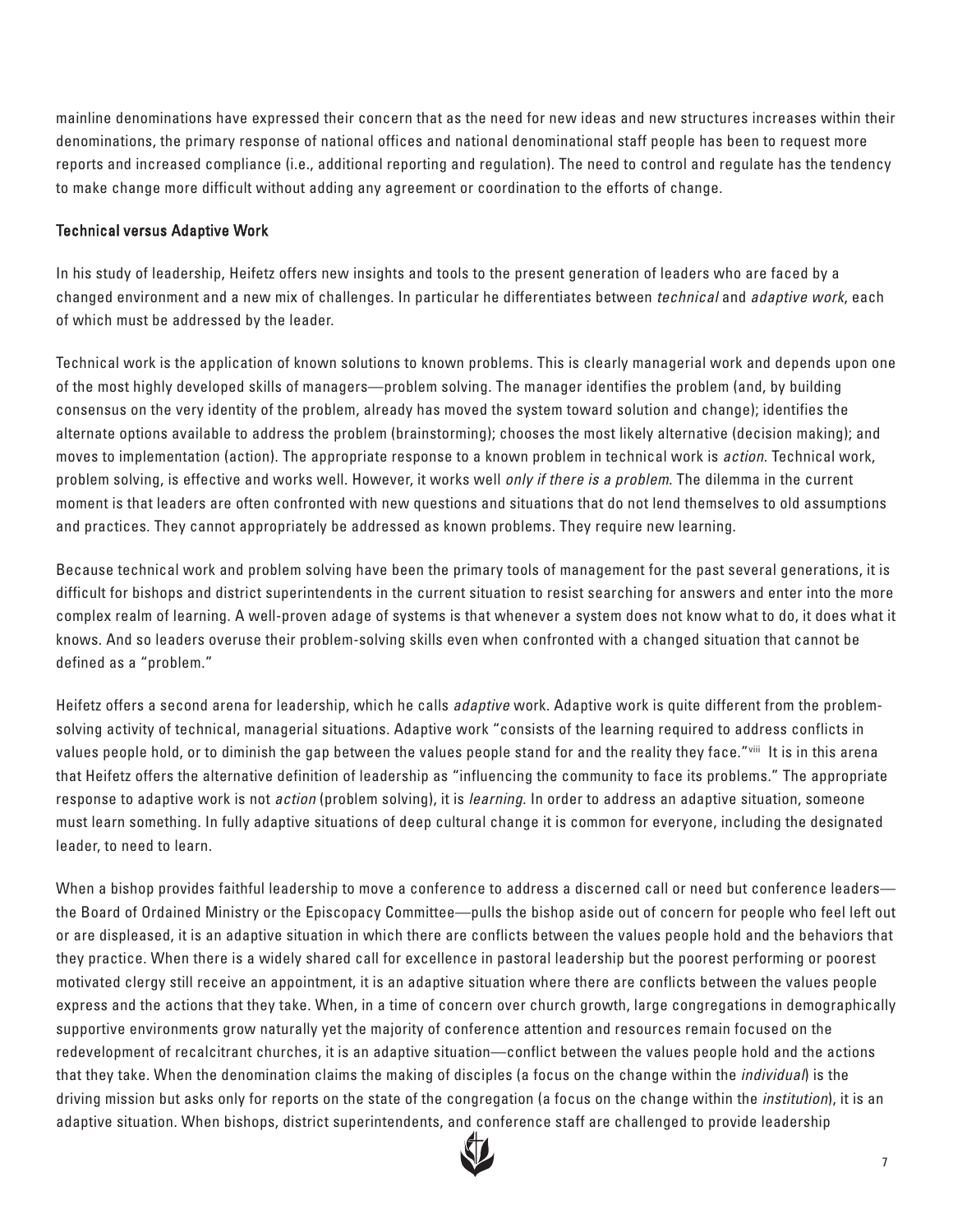(complete with messiness and anxiety) but are rewarded only for management (orderliness and institutional harmony), it is an adaptive situation where there are conflicts between the values people hold and the actions that they take.

The task of the leader is not to pick up the daunting challenge of somehow finding the right answer or practice that will resolve these conflicts between values and actions. The task of the leader is to help the people face the adaptive situation and learn. As in all difficult moments, the starting point is finally to name the tension or conflict between expressed values and actual behavior. Not to name the tension is to remain trapped in a double bind.

Much more than a clichéd expression, a double bind is a debilitating trap for leadership. In his provocative work on the nature of order, anthropologist Gregory Bateson identified three essential elements to a double bind that must be present if the person is to be trapped and remain incapacitated:ix

- 1. The situation or message must be important and cannot be ignored.
- 2. There have to be at least two competing and contradictory messages in the situation that cannot be held simultaneously in agreement.
- 3. The leader is not allowed to comment on the contradiction that is present and does not allow resolution.

For the leader to be faced with all three elements is to be constrained and to remain ineffective as long as the double bind remains unspoken. It is noteworthy to remember that Bateson is perhaps best remembered for his development of the doublebind theory of schizophrenia, a specific application of his study of paradox in communication. It is a schizophrenic situation. To be asked to provide leadership in a managerial system is a clear double bind designed to undercut change and faithfulness unless the competing values and behaviors are named and the people are helped to face the adaptive situation in search of new learnings.

Adaptive work is not tidy. In his theory of change from a systems perspective that takes into consideration the insights of chaos theory, organizational consultant John Scherer notes that in order for change to be birthed, two "parents" must be present pain and possibility.<sup>x</sup> There must be a discomfort sufficiently strong to make the people want to be different and a possibility promising enough to support the people through change. Walter Brueggemann once commented that the central task of leadership is to manage the hopes and the fears of the people. Indeed managing hopes and fears—pain and possibility—in a congregation, a conference, or a corporation is a spiritual task of great faithfulness. Scherer demonstrates that if the leader can surface the appropriate pain, hold clearly the possibility of what can be, and help people let go of old assumptions, then the people will enter a stage of chaos—the truly creative environment where change happens. It is a change that the leader can neither anticipate nor control. Turning first to contemporary literature, this creative place of chaos is described in Michael Crichton's novel *The Lost World*. The character of Malcolm is the voice of systems theory in a novel of prehistoric dinosaurs that are cloned from ancient DNA to live in a contemporary jungle. Malcolm explains:

Complex systems tend to locate themselves at a place we call "the edge of chaos." We imagine the edge of chaos as a place where there is enough innovation to keep a living system vibrant, and enough stability to keep it from collapsing into anarchy. It is a zone of conflict and upheaval, where the old and the new are constantly at war. Finding the balance point must be a delicate matter—if a living system drifts too close, it risks falling over into incoherence and dissolution; but if the system moves too far away from the edge, it becomes rigid, frozen, and totalitarian. Both conditions lead to extinction. Too much change is as destructive as too little. Only at the edge of chaos can complex systems flourish. xi

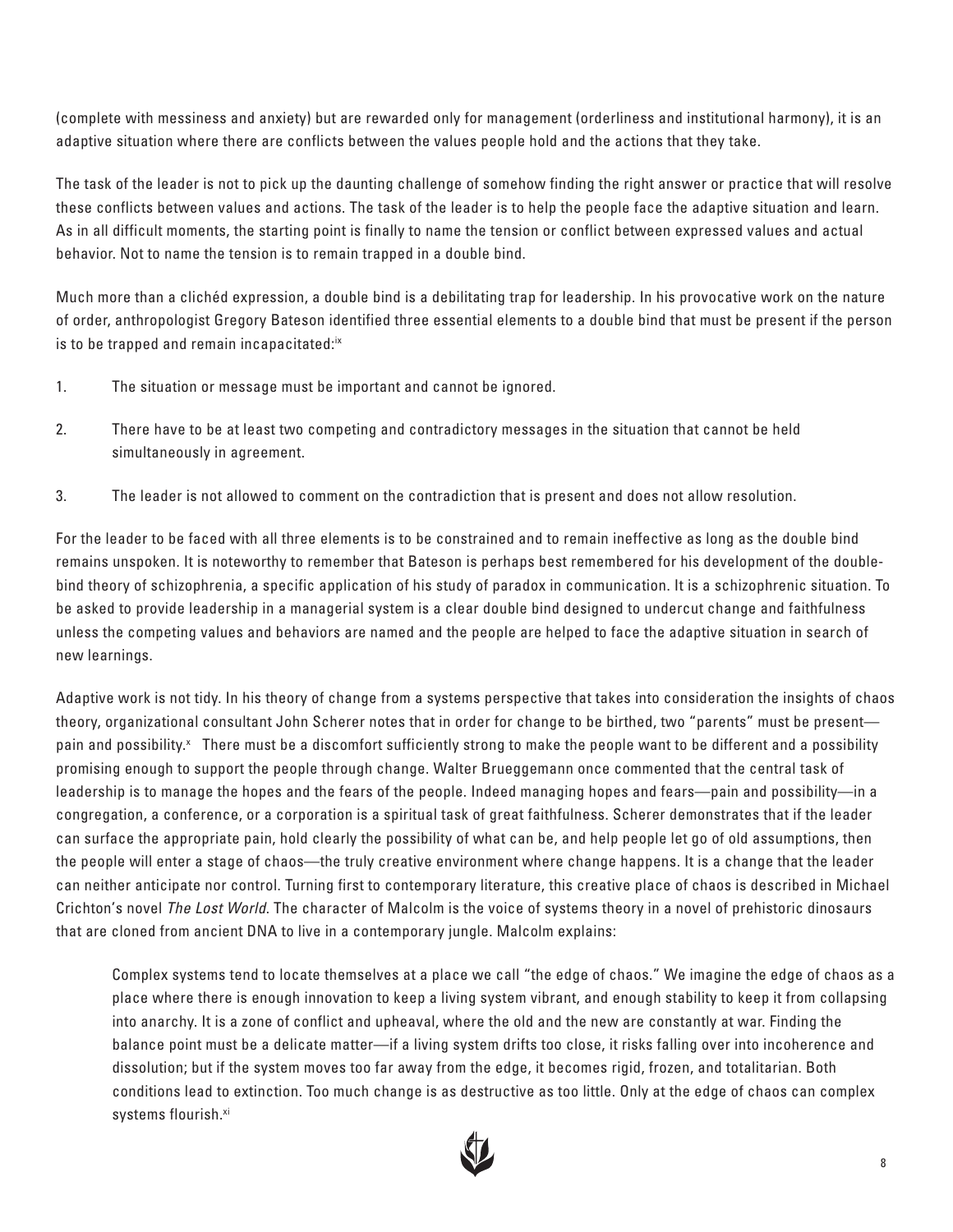But along with being a literate people, we are also a biblical people so it is not difficult to turn to our own sources to realize this same truth. The biblical word commonly used to express chaos is "wilderness," which is the creative place where people are changed. This is where the Israelites wandered with Moses for forty years during which time they were transformed from slaves into a nation. Without the wilderness, without the wandering, without the chaos that made them trust in God, they would have arrived in the promised land as unchanged slaves with no purpose other than to escape their oppressors and no other identity than as an oppressed people. John the Baptist appeared in the wilderness with the promise that there could be a straight path. The wilderness is where Jesus was sent to put away his role of carpenter in order to begin his public ministry as Son of God. It may be helpful to recall that the wilderness is required. In Mark's gospel, as soon as John baptized Jesus in the Jordan and the voice from heaven proclaimed Jesus as God's son, we are told that the Spirit immediately *drove* Jesus into the wilderness (Mark 1:12). Wilderness, chaos, change is neither tidy nor comfortable, which underscores the true difficulty of adaptive leadership in a system designed for the comfort of problem-solving management.

## The Question of Purpose

One of the foundational observations of historian of science Thomas Kuhn in his study of scientific developments was that when a paradigm shifts everything goes back to zero. Kuhn writes, "The transition from a paradigm in crisis to a new one from which a new tradition of normal science can emerge is far from a cumulative process, one achieved by an articulation or extension of the old paradigm. Rather it is a reconstruction of the field from new fundamentals."xii That is to say that nothing can be assumed. Everything must be challenged.

This was the experience of the Dutch Reformed Church in South Africa over the past generation. For a short period of time I had conversations with several congregational consultants from the South Africa University of Stellenbosch who sought help in learning how to engage congregations in visioning. Their congregations did not know how to raise questions of purpose and discern call. The consultants recognized that their congregations did not know how to vision because they had not had the need to raise such questions in the past. In many, if not most Dutch Reformed congregations, the cultural system of apartheid provided the purpose for a congregation to be the place where cultural and colonial values were to be maintained and enforced. This was all the purpose that many congregations needed, and it went unquestioned. When apartheid was dismantled, Dutch Reformed congregations for the first time had to ask the foundational but unfamiliar and disorienting questions of purpose: What are we now called to do? What are we now to produce? It has been difficult for many.

Some would argue that the mainline Protestant church in North America has gone through a similar paradigm shift in which the congregation (as well as the middle judicatory and the national church) lost its place as spokesperson for a dominant culture. The church now needs to find its new place in a complex network of competing and often unchristian cultural values where there is acceptance of a wider variation of expressions of the Christian faith and where a newly multi-faith nation is developing. Like the South African experience, everything goes back to zero, and the fully adaptive question of purpose becomes primary again. Such adaptive questions of purpose now also belong to the national church and conference as old assumptions prove limited and fall away.

We now need to ask again:

- What is the purpose of the national church and the annual conference?
- Who is the "client" of the annual conference—the national church, the clergy, the congregation, or the mission field?
- Is the vitality of congregations to be measured by institutional standards or by the changed lives of individuals?

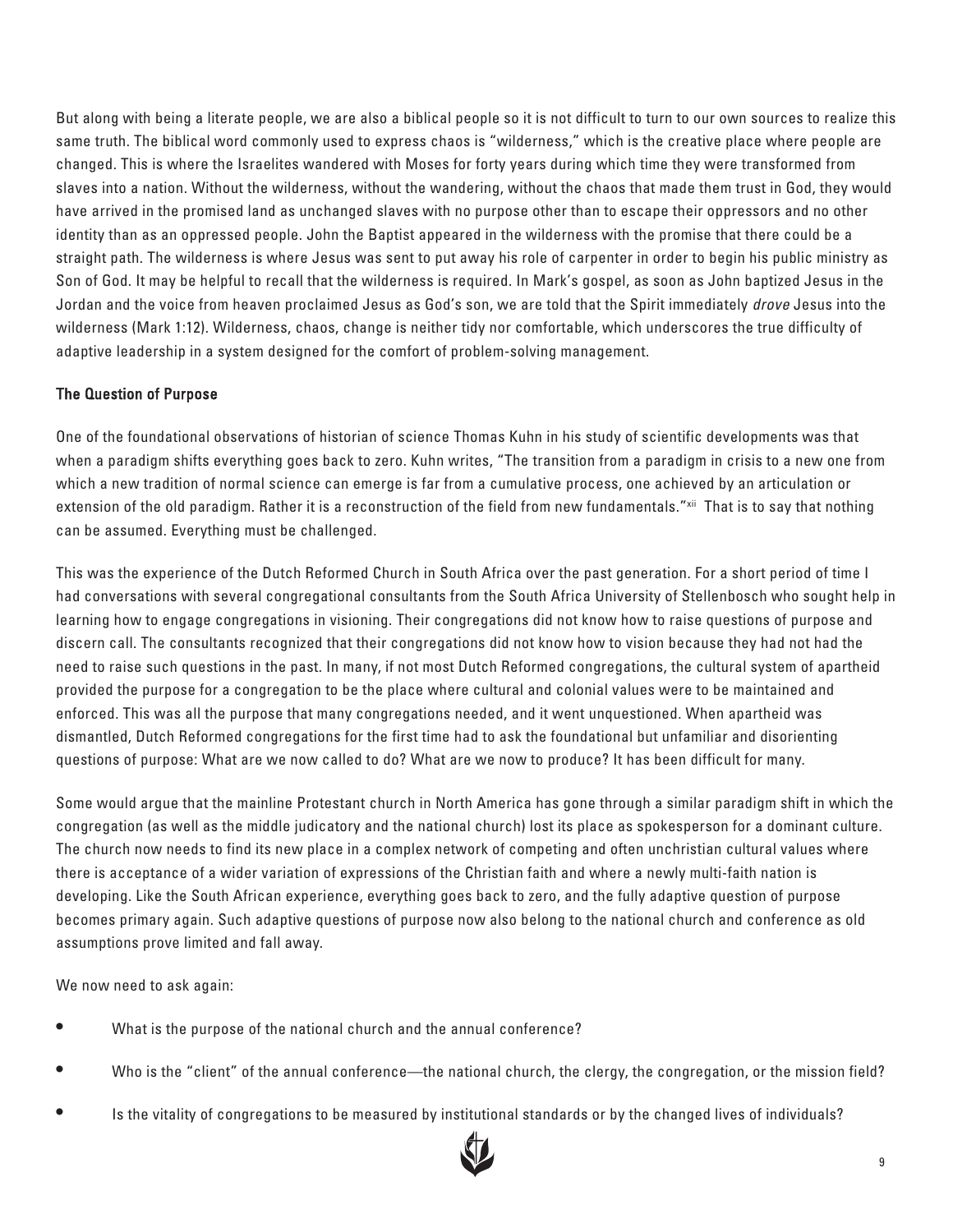Questions of purpose can be asked in multiple ways but are of central importance at a time of deep change. Raising and helping people face such questions is fundamental to faithful leadership. Without clarity of purpose we do not know to what to give ourselves, and so we settle for giving ourselves to what we know.

## The Need for Clear Outcomes

A well-known adage attributed to Edwards Deming, the industrial consultant credited with turning around and rebuilding Japanese manufacturing following World War II, is that a system produces what it is designed to produce. If you want something different, you must change the system.<sup>xiii</sup> Deming's significant contribution was to develop principles for the needed change in a system. In part he pointed out that the natural temptation and the more common response when there is stress in a system is simply to work harder with the hope that it will make the wanted difference. He points to the futility of setting goals as a way of motivating people (i.e., setting a goal of a 10-percent increase in average attendance at worship in the next year), because without changing the system any increase or decrease related to the goal is simply the product of random variation within the limits allowed by the way the system is designed. He points to the limits of mandatory training—"fixing people"— (i.e., increased standards for ordination, legislated training for clergy and laity, redevelopment training for all congregations), because the newly trained, "fixed" people still work within the designed limitations of the unchanged system. He discourages the use of performance evaluations because of the arbitrariness of measuring performance within a system over which the person has little or no control. Until changes are designed into the system itself, what is produced continues to remain unchanged—except for the random positive and negative results that are already designed into the upper and lower control limits of change that any system accommodates but cannot control.

One sure key for changing a system to get different results depends upon *clarity of the intended outcome*—what the system, in fact, is expected to produce. The reality, however, is that many systems do not know what they actually produce. That seems especially true of voluntary associations such as congregations and conferences where, in the current cultural moment, there is little consensus about their proper purpose.

Without clarity of outcomes it is not possible to know how to change the system to produce different results. Take for instance the example of a restaurant. A quick assumption may be that the outcome of a restaurant is food. But generic and fuzzy outcomes do not offer help for the leader to know how to design a specific restaurant to get the clear outcome wanted. Consider two very different but more sharply focused outcomes possible for a restaurant. One desired outcome may be a memorable dining experience. If that is the outcome, then the owner must design a fine gourmet restaurant. Yet another equally viable but very different outcome for a restaurant may be quick and inexpensive meals. For this, the owner would have to design a fast food restaurant that would be very different from the fine restaurant. For example:

- If quick inexpensive meals are the outcome, then hiring priorities for staff focus on the manager who can keep the system rolling efficiently no matter who is flipping the burgers. But if a memorable dining experience is the outcome, then hiring priorities for staff focus on the chef who will prepare food that demands notice and will become the topic of table talk.
- If quick inexpensive meals are the outcome, then standardized ingredients that do not change and do not interfere with the efficiency of production are used. But if a memorable dining experience is the outcome, then the menu changes to reflect the finest ingredients the chef can find. A note is put on the menu that preparation will take even longer than usual, which makes the customer even more appreciative of the product.

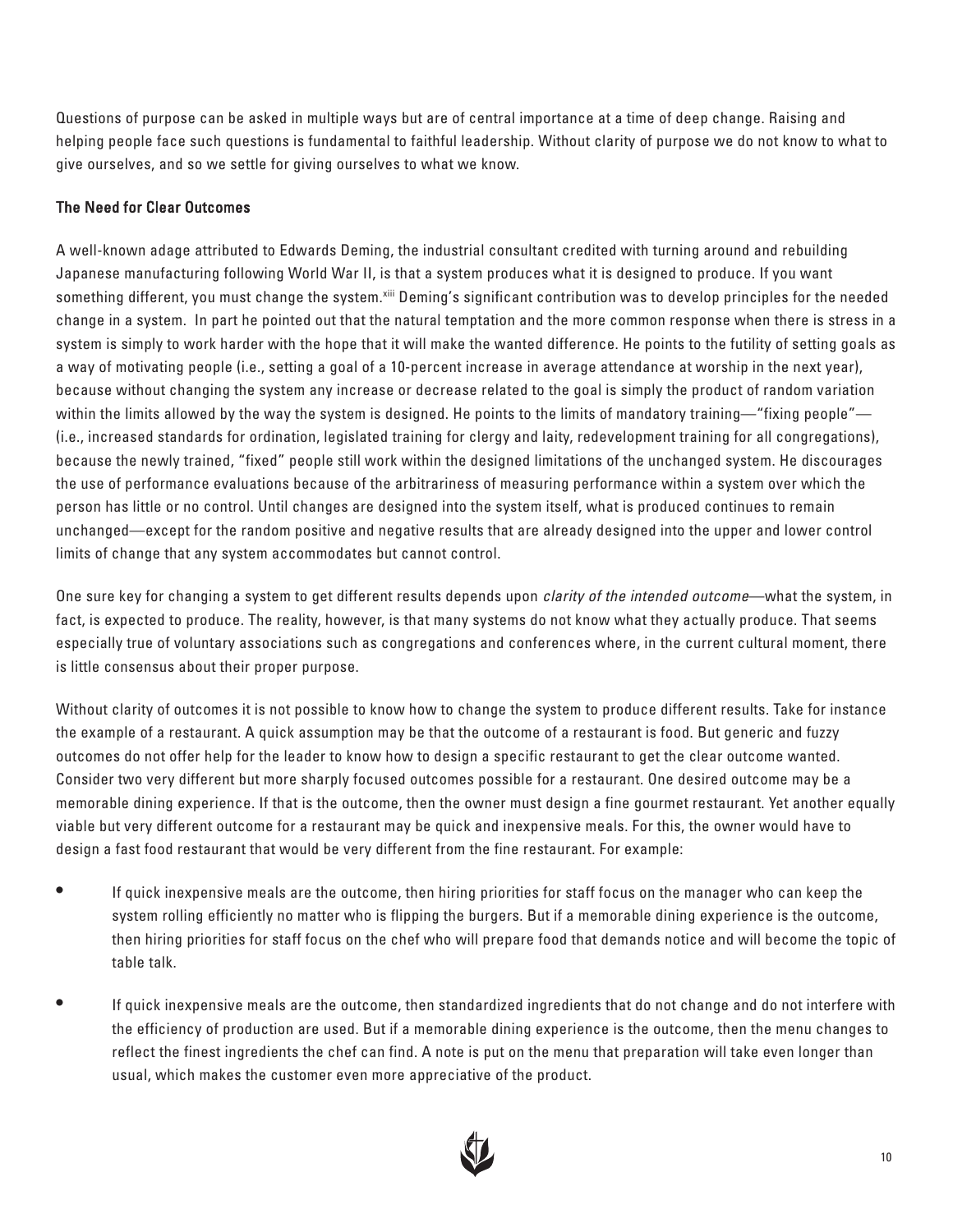- If quick inexpensive meals are the outcome, then effectiveness is measured by the number of meals sold. A thirtysecond timer is placed above the head of the worker to help keep delivery of the meal within a set time limit. But if a memorable dining experience is the outcome, then effectiveness is measured by counting the number of compliments to the chef, the number of repeat customers, and the food reviews in the local newspaper and regional magazine.
- If a quick inexpensive meal is the outcome, then the walls are painted with bold colors like red, orange, and yellow, and bright lights encourage customers to eat fast and keep moving. But if the outcome is a memorable dining experience, then sumptuous surroundings, attention to privacy at the tables, and a background setting of music become important to encourage the customer to linger and enjoy the "experience."

The contrast could continue, but in each case it is the difference in the clear outcome that determines the appropriate way to design the system. It is the outcome that determines what resources are used or not used, where attention will be focused, and what measures of performance will be evaluated. As Stephen Covey, author of *The 7 Habits of Highly Effective People*, writes, one must "begin with the end in mind."xiv

Without clear outcomes it is difficult to know what is to be done, where resources are to be placed and what is to be measured. A clear understanding of the purpose of a congregation, conference, or denomination, therefore, is critical to knowing what is to be produced.

Conferences are complex organizations working with multiple demands and so will find their fingers necessarily in many tasks at some time and at some level. Without a clearly identified and articulated *primary outcome*, however, the conference leaders will not know how to hire and deploy staff; develop budgets; direct prayers and attention; provide leadership development and placement; and do evaluations to make the primary outcome happen. Without a clear primary outcome, resources and attention more commonly get spread and diffused across the multiple and often competing voices in the system and the system remains unchanged and ineffective.

One additional note—without clear outcomes in which we know what we want to produce, we do not know what to measure in order to track our success and effectiveness. Not knowing what to measure as an *outcome* in a system commonly leads to measuring the *inputs* directed into the system. The hope is that putting enough resources into a system will produce something of value out the other end. So clergy measure the hours and the number of days, the meetings attended and boards "sat on," books read, and sermons preached as evidence that they have put a lot into the system. So congregations and conferences measure the number of dollars gathered or spent, the number of staff employed, and the number of programs offered as evidence that they have put a lot into the system. Without clarity of what we are to produce, we end up measuring not the output produced, but the resources consumed.

## Making a Critical Distinction

Resources and outcomes are easily confused. An outcome is a difference to be produced. A resource is something needed to accomplish that difference. A common way for me to work with congregations is to pursue the question of what they believe God calls them to make different in the next 5 years.

Congregations frequently confuse significant resources such as budget, staff, or a building as outcomes. This confusion, for example, often lies at the heart of the familiar depression that congregations experience at the completion of a new building. Consider how a congregation, in getting clear about its call and purpose, might determine that it is called to connect more deeply with its surrounding community. In doing the homework, the leaders find that they will need a large gathering space and

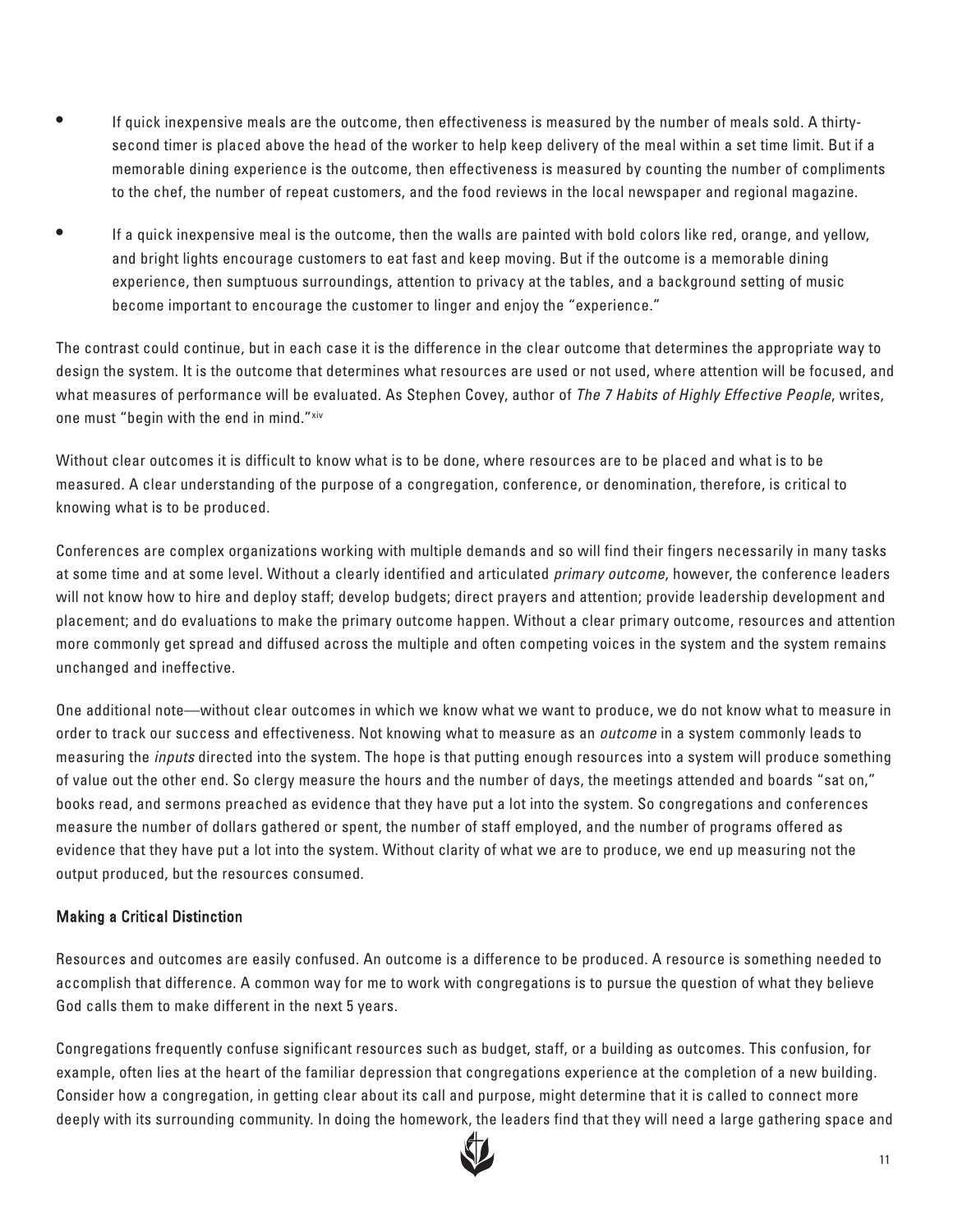recreational facilities, which require a new building. The new building is a resource needed to address the outcome of ministry with the community. However, the designing, funding, and constructing of the new building require such energy and attention that the building's completion begins to appear to be an outcome of its own. Once the construction is complete, the congregation may commonly experience depression because of their tiredness, but more importantly because they produced a significant "outcome" but nothing changed—their ministry simply continued on as it was. It is likely that the leaders, in their work on the new building, lost sight of their real outcome of community connection. They forgot that there was a reason for which they needed the resource of a new building.

Some resources such as staff, facilities, budgets, and structure are expensive and demanding and can easily be construed as outcomes within themselves. Conference leaders must likewise be clear about what are outcomes and what are resources. Because of their prominence, expense, or importance within the conference, confusion about being an outcome or resource often revolves around:

- Conference structure
- Conference staff
- Compliance with polity
- Clergy—their preparation, certification, deployment, resources, and care
- Apportionments
- Congregations
- National church programs and requirements

To confuse resources and outcomes can produce situations in which leaders become poor stewards of resources, mistakenly protecting them rather than using them for mission. As William Sloane Coffin observed, "Most churches don't like to be rocked; they prefer to lie at anchor rather than go places in stormy seas. But that's because we Christians view the church as the object of our love instead of the subject and instrument of God's."xv

#### Challenging and Changing Norms

The key differentiating question to distinguish between managerial/technical work and leadership/adaptive work, writes Heifetz, is "Does making progress on this problem require changes in people's values, attitudes, or habits of behavior?"xvi As noted above, technical work is the application of known solutions to known problems, and it can be done within the boundaries of the values, attitudes, and behaviors already present in a managerial system. Adaptive work, however, requires learning new ideas, new values, new behaviors—and it depends upon a willingness to challenge and change established norms in order to provide an environment in which the new can grow.

Norms are the established ideas, values, and behaviors that are rooted in organizations and determine how the organization works or does not work. Norms are the informal, usually unwritten, agreements and rules of the organization. For example, the "rule" of not taking a cup of coffee into the sanctuary of a congregation may not be written anywhere, but the new member who mistakenly carries coffee there quickly finds out that it is not to be done. Having already agreed upon a norm such as not

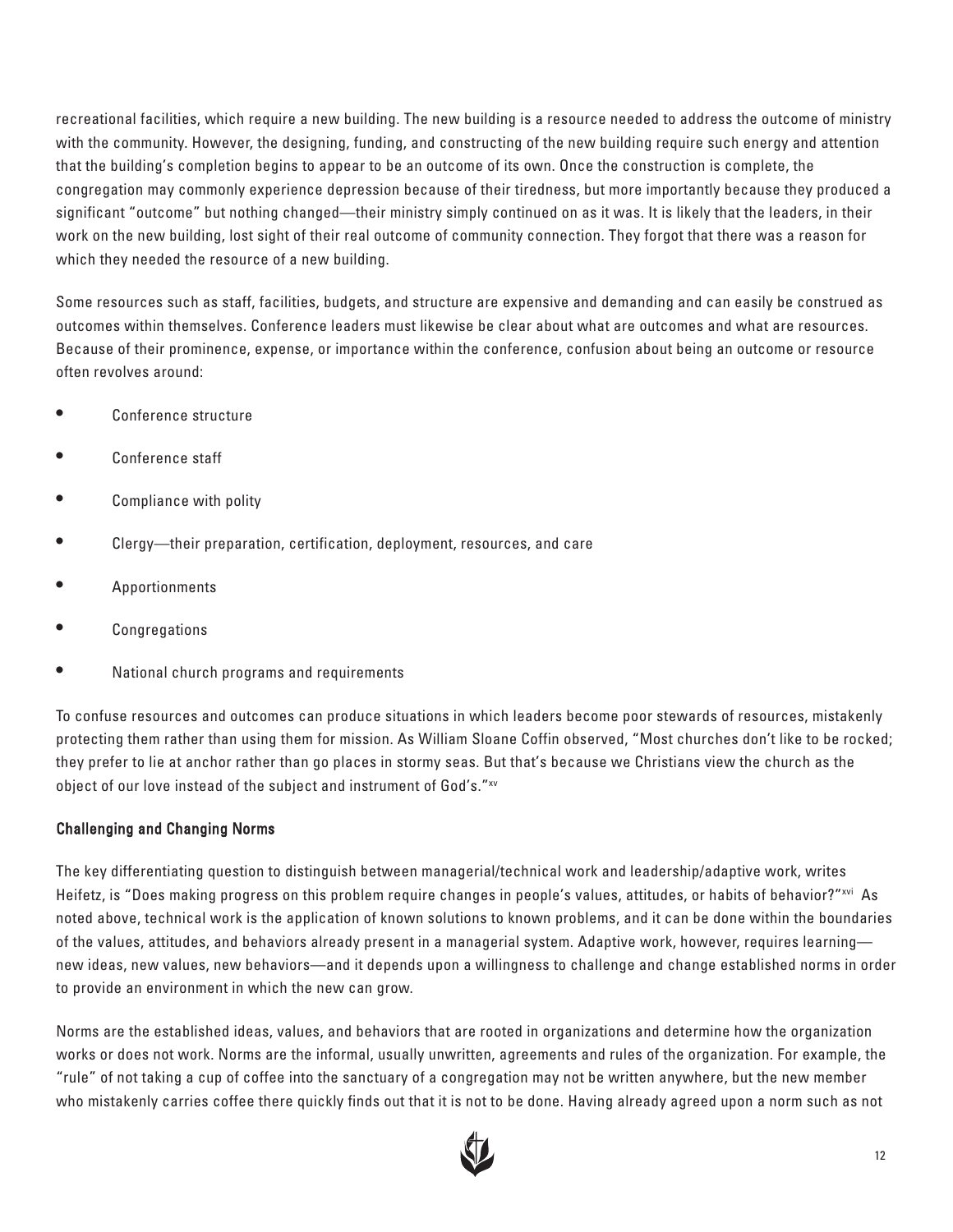carrying coffee into the sanctuary, the congregation usually does not have to revisit or rehearse the agreement; it is simply enforced. Not having to rehearse the rule or agreement allows the norm to remain hidden yet still function powerfully as a determinant of action. In fact, the reason organizations establish norms is to avoid having to rehearse decisions time and time again. Once the norm about coffee is established, members do not need to talk about it; they need only to frown at the person who brings Starbucks into sacred space. The organizational advantage of hidden norms is efficiency. Not having to rehearse what already has been decided frees the organization to do new work that still will be guided by the established norms. Norms are tacit. They operate below our conscious attention. They form limits and boundaries along with efficiency and stability.

Because they are tacit, norms become deeply embedded in our ideas, values, and behaviors and are both powerful and difficult to change. They are very powerful tools that protect and stabilize the organization but can also produce rigidity and resistance to change. The presence of coffee in a sanctuary may only be about the expense of cleaning carpets. The norm, however, also may be saying something quite powerful about decisions regarding appropriate behavior in sacred space. The consequence of having such norms about appropriate sanctuary behavior is significant. With heavily enforced norms it is neither trivial nor inconsequential that congregations seeking change in forms of worship have embattled conversations over coffee cups, plastic water bottles, sneakers instead of shoes on the acolytes, guitars instead of organs, or clergy dressed in business casual instead of robes. These may all be tests of deeply held agreements that are, in fact, hard to challenge because the norms themselves are not easily seen.

Movement on changing worship practices to serve changing generational needs, however, depends upon leaders being able to change established norms. Similarly, movement on adaptive issues in the conference requires challenging and changing some deeply established norms that have guided past generations of leaders, congregations, and practices. For example, deep change in a conference or in the national church may need to challenge some or all of the following norms that can be described as assumptions:

- *The assumption of scarcity* in which we believe we have limited resources over which leaders, subgroups, and programs must compete. The assumption of scarcity constrains us to give attention only to those resources that are limited such as people, money, and energy. This assumption blocks attention to our access to less limited resources such as prayer, time, creativity, and passion.
- *The assumption of egalitarianism* in which we assume that "all"—all congregations, all clergy, all lay leaders, all members, all agencies, all committees, all social justice issues, all subgroups—must be given a fair share of resources. Coupled with the assumption of scarcity, this assumption creates a competitive arena in which importance and effectiveness in the system is measured by the amount of resources garnered, not by what is accomplished with them. This assumption is also emboldened by the similarity to—but not necessarily the complementarity with—the gospel demands of inclusion as an issue of social justice.
- *The assumption of representative democracy* in which it is assumed that everyone has both a decision-making voice, as well as the responsibility to use that voice to represent the issues and concerns of the part of the system—the subgroup—with which the person is aligned. The mistaken use of the principle of democracy that includes all voices leads to assumptions that "if I say it, you must do it." A representative democracy encourages participants to "represent"—that is to speak only for their part of the whole. Under this assumption, it is very difficult for leaders to speak about the mission of the whole and to align the parts as necessary to make mission happen.

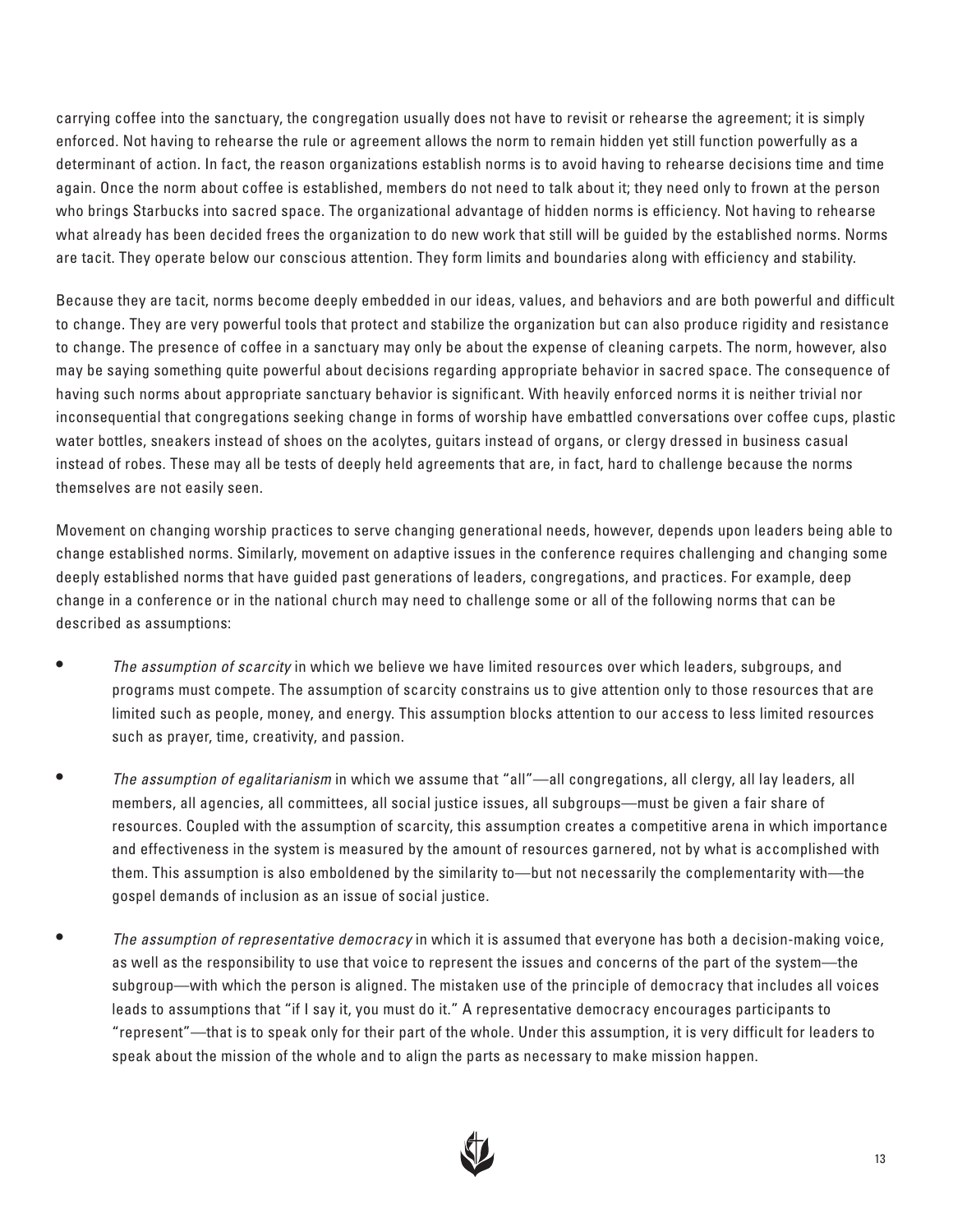- *The assumption of harmony* in which harmony in Christian community is mistakenly defined as agreement. Everyone is assumed to have the right to be satisfied. Dissatisfaction is seen as reason to challenge and stop leadership. While sometimes flip in his writing and humor, Wally Armbruster is also succinct. He notes that harmony is not everyone singing the same note at the same time. That is monotony. Harmony is when everyone sings his or her own note and then listens carefully to others in order to blend together.<sup>xvii</sup> Under Armbruster's definition, dissonance and dissatisfaction not only have a place in the system but provide a clear reason for people to work with one another creatively.
- *The assumption of entitlement* in which rights and access to resources are assumed. Congregations assume the right of survival and the right to access resources whether they demonstrate passion or potential for ministry. Clergy assume the right of appointment commensurate with lifestyle whether they demonstrate commitment or gifts and graces for ministry. Conference staff, programs, and agencies assume the right to be resourced whether they are effective in producing the results intended in their purpose.

Like all norms, these assumptions hold a history and a purpose that developed for natural and even necessary reasons. They come from decisions made at an appropriate time for appropriate cause. But, if not challenged, they also may now be experienced as constraints on leadership's turning toward the new in the future.

Once again it is critical to assert the importance of outcomes. In each case it is difficult, if not impossible, to challenge a norm if there is no clearly identified outcome to provide purpose and reason and redirect the attention and resources constrained by the norm.

## Leveraging Change

The dominant assumptions in most denominations and middle judicatories have been grounded in the idea that the church, the conference, or the denomination as a whole cannot move ahead until all parts are ready and able to move together. Much attention, therefore, has been given to "fixing" incompetent or unmotivated leaders; redeveloping recalcitrant congregations; or resourcing congregations, agencies, and committees that have slipped below the threshold of change. The effect has been to hold denominational leaders accountable for people and conditions over which they often have no control. The effect also has been to keep our denominational attention on our weaknesses not on our strengths, on our threats not our opportunities.

Yet there are people, congregations, and groups who do know how and who have the passion and potential for doing ministry in this changed and constantly changing culture. These people, congregations, and groups are leverage points available for producing known and clear outcomes. A lever is a tool to move something otherwise immovable, and a leverage point is where the tool is placed so that when "cranked," it gives the most powerful result. While the conversation is still very much a part of ongoing adaptive learning, there is a growing consensus among those who work with congregations about where some of these leverage points are located and the variables that create growth and vitality.

For example, in a recent report on congregational growth from the Cooperative Congregational Studies Partnership of the Hartford Institute for Religion Research a number of variables or characteristics or variables were identified as correlative to growth and vitality of congregations.<sup>xviii</sup> Such studies help to point to places and situations in which "the fields are ripe for the harvest." Such variables or characteristics include:

• Downtown, central city areas as the new place for natural growth (which now exceed the growth happening in new and established suburbs)

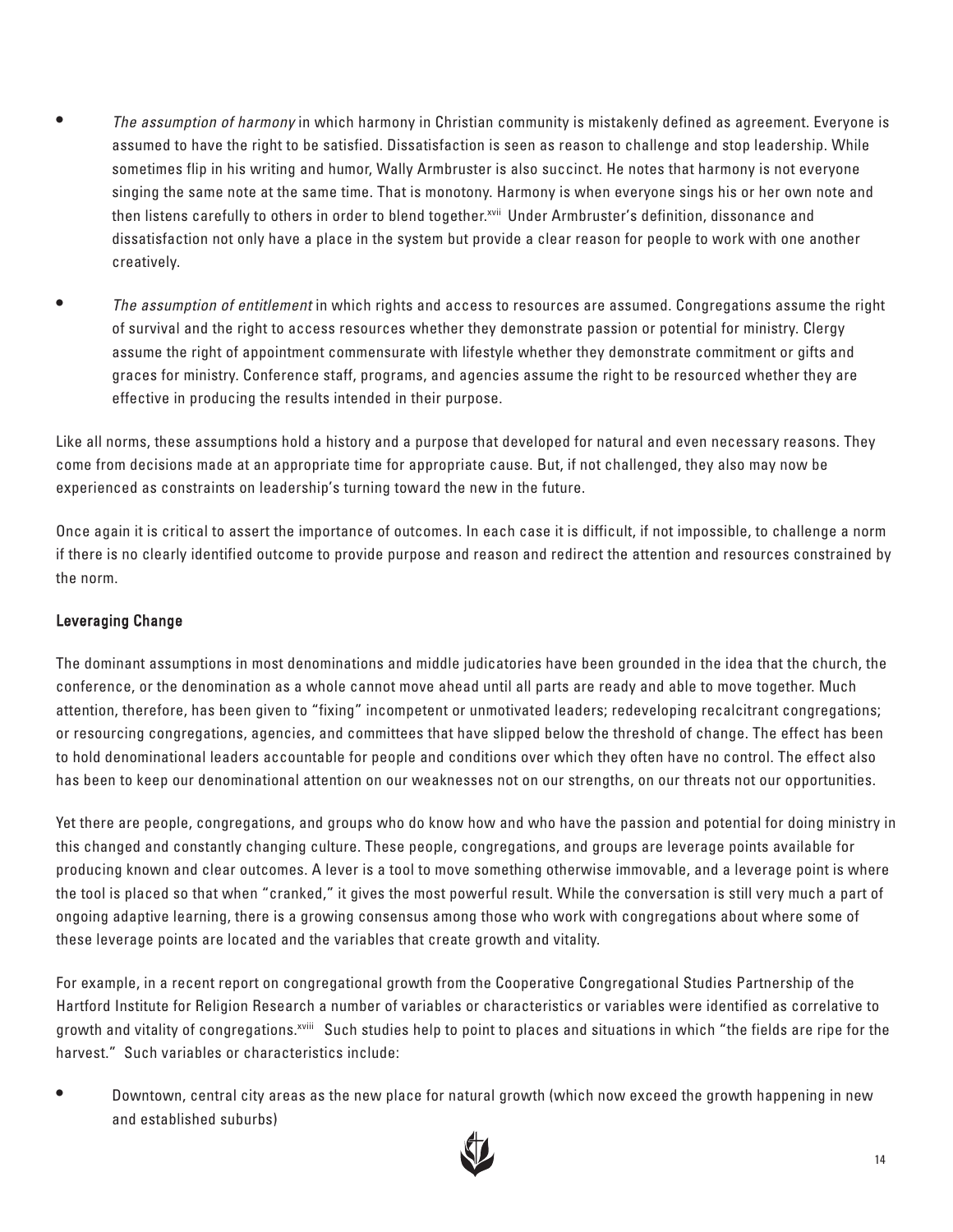- Congregations with an age of 20 years or less
- Congregations with a clear theological identity (very conservative or very liberal as opposed to congregations that see themselves as only somewhat conservative or liberal)
- Congregations with clarity of purpose, a clear motivating purpose
- Congregations that evidence a willingness to change
- Congregations with multiple worship services
- Congregations whose worship is characterized by being joyful, innovative and inspirational (characteristics that are less correlated with growth are thought provoking or filled with a sense of God's presence; not related to growth is the character of being reverent)
- Congregations engaging in a variety of recruitment related activities
- Congregations in which the age of the primary leader is <50.

Surely this is a partial list of the conditions under which ministry can grow in new, natural, and continued ways. What is implicit in such research however is the reality that some of these conditions, variables or settings are resident in every annual conference and district and can serve as leverage points for growth and vitality. However, for any conference, presbytery, diocese, or synod effectively to use such leverage points, appropriate resources and attention need to be directed to them. This requires that resources and attention directed in other areas must be refocused. Redirecting attention and resources to leverage points in a managerial system, as well as choosing which leverage points are appropriate, is very difficult and requires:

- Clearly understood outcomes that provide purpose and reason to redirect attention and resources.
- The challenging of established institutional norms that would constrain the leader's ability to redirect attention and resources.

The future is not without hope; we are not without adequate resources. However, the task of leadership is exceptionally difficult as we turn from the known and the assumed to address our immediate challenges.

## Section Two: Rehearsing Our Path In Order to Move Forward

## "The New Basics"

Having worked hard in the new wilderness, leaders have developed a number of "new basics" – priorities, perspectives, and practices of leadership on which hope for the future rests. These new basics do not replace the fundamental necessity of leadership being spiritual, working from a Wesleyan trust in grace and being accountable for Christian discipleship. Nor do these new basics shift the responsibilities of oversight that belong to the episcopacy and to those, who by extension, are also

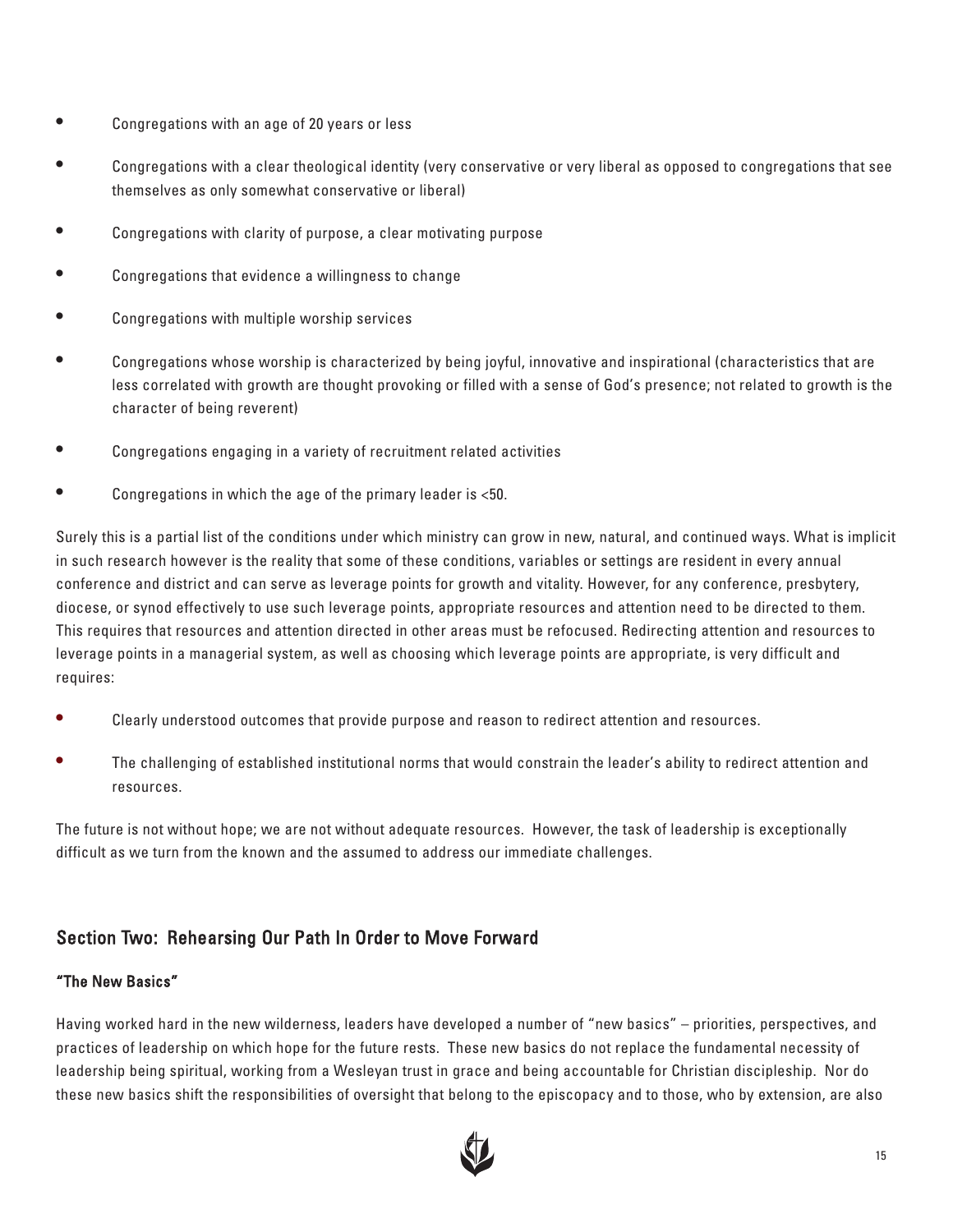responsible for the biblical practice of *episkope*. However, these new basics have proven to be necessary aspects of leadership in this current wilderness. Learning and leading from these new basics is a way in which God is reshaping the people to be faithful in a new and changed mission field. What follows is a simple cataloguing of these new basics. In each case, both theory and experience, though not recounted here, strongly suggest that these new priorities, perspectives and practices are not only appropriate, they are necessary to the current practice of leadership in our denomination. If the Israelites drew the map of the Sinai as they progressed so they could remember where they were and what they learned, so have we been drawing our own map that gives us evidence of where we are, what we learned, and what next steps challenge us.

#### Ten New Basics: What we've already learned in our wandering

#### 1. The client is the mission

Perhaps the most central of the new basics learned by those who have responsibility for the operation of a denominational system and the deployment of its key leaders is the reality that the "client" they serve is the mission of the church. This most fundamental perspective is critical to all non-profits where leaders commonly struggle to understand whom they are to serve. For-profit organizations are very clear about their stakeholders (primarily their stock holders), and they understand they hold the business or corporation "in trust" for those stakeholders. In a non-profit organization, like a church or a denomination, the single and primary stakeholder for whom the organization is held in trust is the mission for which it exists. Who/what to be served in a church or denomination is the purpose of the church or denomination. The purpose (mission) of the United Methodist Church is to make disciples (people who are changed by the disciplines of following Jesus) who will then put their hands and their lives to changing the world in which they live – personally, locally and globally. This is the end to which we claim we exist.

This is a new basic, a changed perspective, because of our recent history from which we come. When the role of a leader is defined as a manager ("are we doing things right?") then the client is seen as the institution itself. Management takes on an internal perspective of fulfilling disciplinary requirements, denominational priorities and historic obligations. Those most directly served, and to be satisfied by managerial leaders, are the clergy, the congregations, and the operations of the organization itself. When the leader's role is redefined from management to a leadership function ("are we doing right things?") it is the external purposefulness of the mission that must be seen as the client. Clergy, congregations and the operations of the organization must be understood not as clients to be satisfied but as resources to be used.

The shift from the internal client of the people and parts of the denominational system to the external mission field client of the purpose for which the denominational system exists is exceedingly difficult because it is the clergy, congregations and the operations of the organization that the leader personally faces day in and day out. They are easily mistaken for the clients of the leaders attention and decisions (a mistake that is rewarded by those who receive the attention and decisions of the leader). It requires great discipline for leadership to understand and remember that the client is the purpose of the church and a steadfastness to see the people and parts of the denominational system as resources to be deployed, directed, and expended on behalf of the purposeful client.

While the shift of client from internal to external is difficult and painful for those who have a history from earlier managerial days, it is clear that serving the mission of the church is easily perceived by those who are seeking meaning in their own lives. In their ongoing research on religion in the United States, the Cooperative Congregational Studies Partnership reports that one of the strongest correlates for congregational growth is a congregation's clarity of purpose.¤ix Knowing what we stand for and

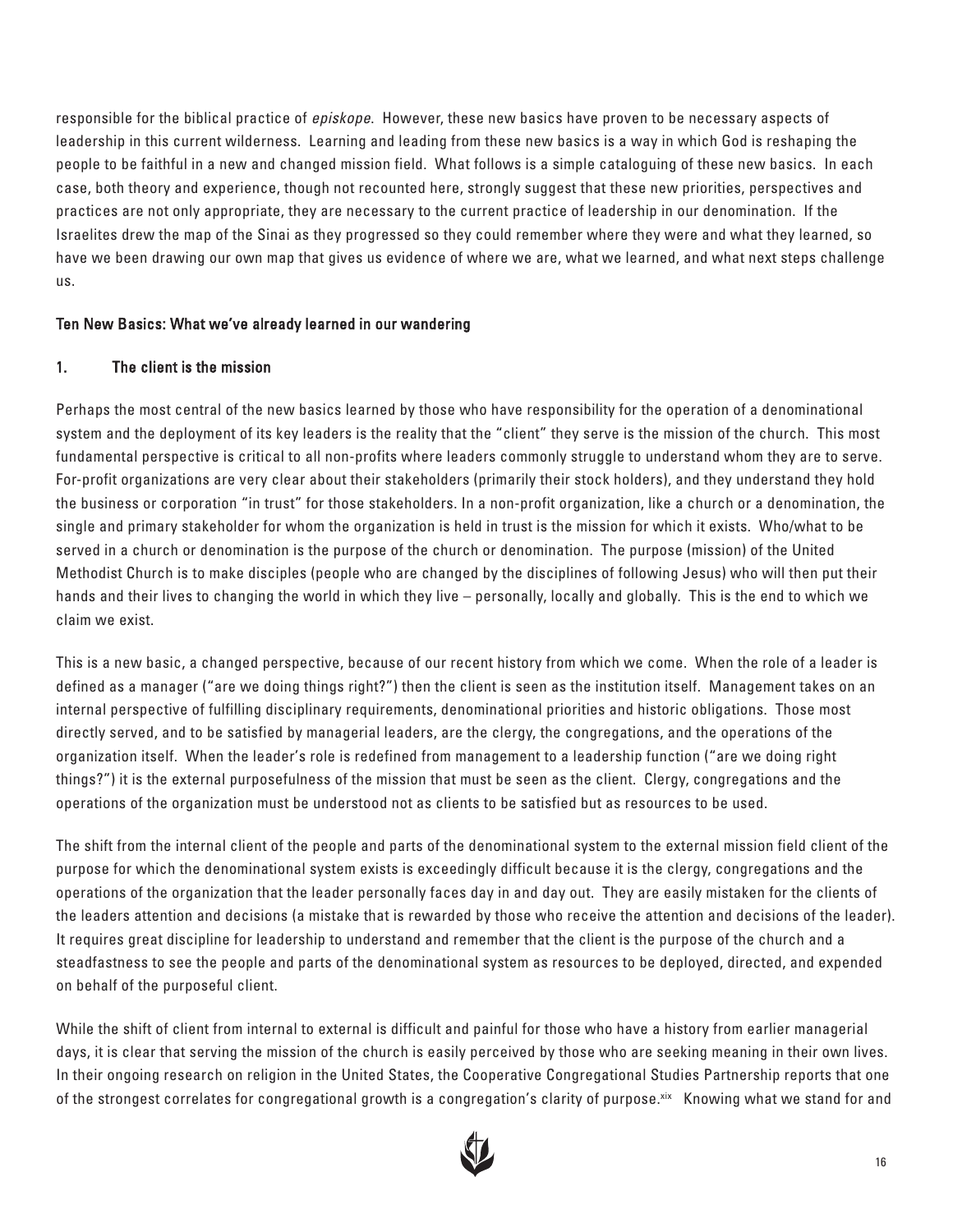directing ourselves and our resources to that end invites and includes a larger audience of people who are also wanting to have meaning and purpose in their lives which they can find in Christ.

## 2. The primacy of the mission field

If the mission is the client of the denomination, then it is the mission field that must receive primary attention. As described above, this requires putting clergy, congregations and the operations of the denomination in the correct position of resources to be expended to fulfill the church's purpose in the mission field.

The shift to the mission field presents new wilderness challenges for leaders because all mission fields are not the same. From jurisdiction to jurisdiction, from annual conference to annual conference, among regions within annual conferences, the mission field, that "corner of the Kingdom of God" assigned to the local people, is unique and distinct. While the mission of the church can be generalized, the mission field must be localized. Leaders must deeply understand the place to which they were sent and in which they have been given responsibility. Priorities must be set, changes determined, resources redirected to make the mission live and thrive within the particular setting of the local mission field.

The primacy of the mission field creates a number of tensions or obstacles for leaders. One is the issue of multiple memberships, as we are all part of a multi-layered global church. To the episcopal leader's assigned annual conference are added membership and accountability to a jurisdictional, a national and a global church, all of which appropriately have a different frame for trying to serve the mission as client. Such multiple memberships within the denomination now test the bonds of connectionalism given the recent history of a managerial church in which legislation, initiatives and priorities were set by global or national bodies that then expected conformity and full collaboration from all organizational levels below. The new primary orientation required by the local nature of mission fields now inverts the process where initiatives and priorities must be set from the organizational bottom and move up. This inversion creates tension between being faithful and effective in the mission field and being institutionally loyal which can carry an expectation that local needs and issues be sublimated to national or global directions.

Another tension created by the primacy of the mission field stems from the necessity that accountability only be local. A diffuse "connection" to a global agenda or institution allows many people and parts of a global denominational system to be "connected" by simple membership in the denomination without accountability for any difference to be made in the local setting. Such connection-by-membership is actually a diversion allowing attention to be distracted to national and global levels where effectiveness cannot be evaluated. Giving primacy to the local mission field requires that leaders and congregations redefine connectionalism – no longer being connectional by status of membership within the denomination, but now being connectional by effort and effectiveness of serving the mission (primary client) in the specific local setting (the mission field).

## 3. The necessity of proximate outcomes

Making disciples of Jesus Christ for the transformation of the world is the appropriate mission for the United Methodist Church. However, such a singular, eschatological end presents operational dilemmas. One of the dilemmas is noted in the discussion of the uniqueness of the mission field above in which all parts of the denomination do not have the same resources, same challenges, or even the same people to be introduced to discipleship.

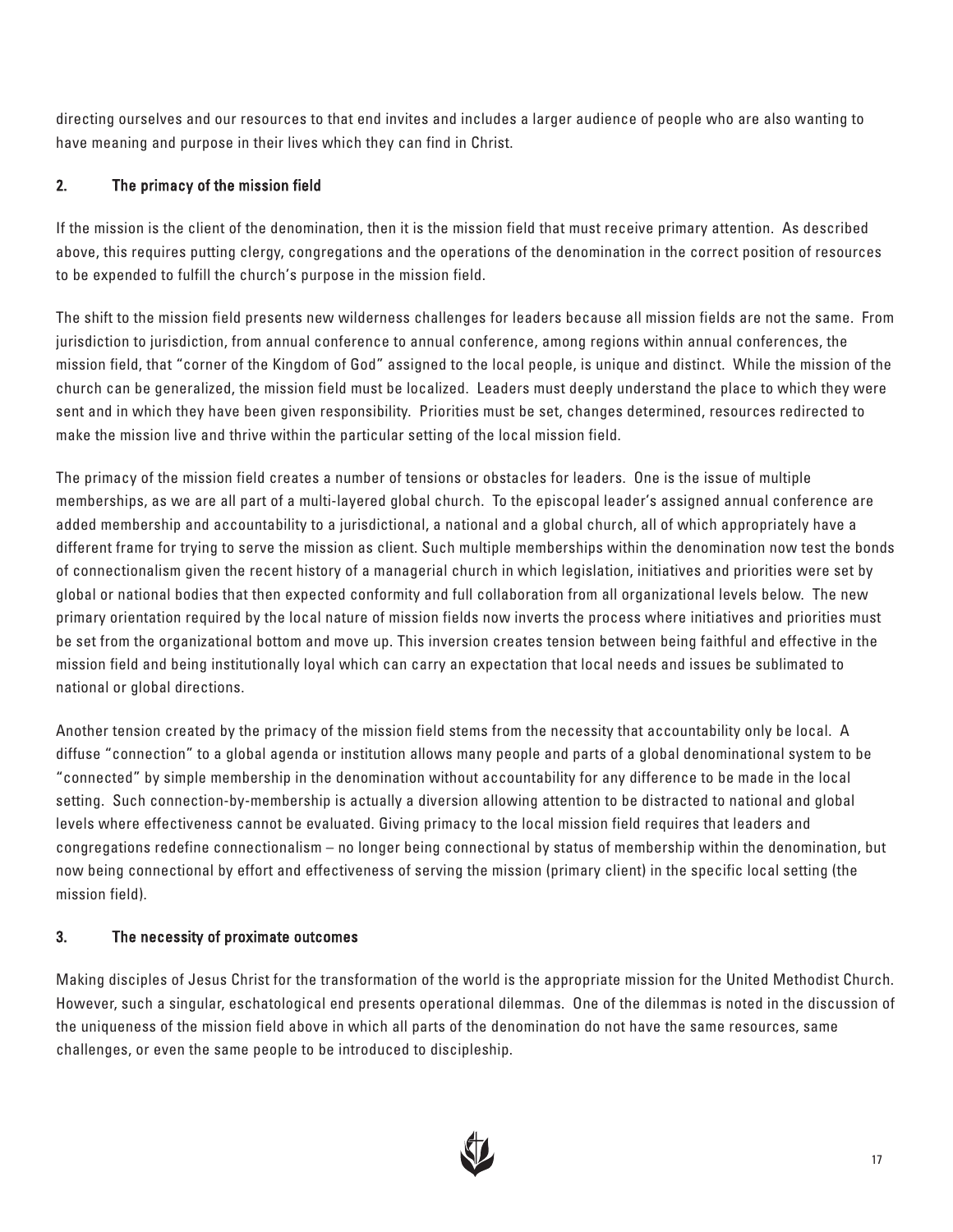The more challenging dilemma is that the larger part of our denominational system does not know how to make disciples. Our North American history since the 1800s is one of directing ourselves to make members, not disciples. We learned to change people's affiliation, not their lives. We are now asking congregational leaders, lay and ordained, to make disciples without first knowing how to practice discipleship. People schooled in membership cannot introduce others to discipleship. Our learned practice of social piety more commonly operated from a charity model in which needs were met but lives were not changed. Our denominational organization encouraged the replication of conformity rather than the individual path of discipleship as required in the biblical stories of Jesus. The difference between membership and discipleship is a deep change, requiring change in identity, organizational culture and organizational structure.

In the language of organizational gap theory, our church is now in a position in which the distance between our present reality and our preferred future is so great that "you can't get there from here." When the end result is so far from the current practice, leaders have to keep a very clear eye on the ultimate goal of making disciples but set proximate (operational) goals necessary to move us in the direction of our mission of making disciples. The proximate outcomes are not our missional client, but they are necessary steps that have to be put in place to move toward the end to which we have been called.

Leaders must be able to differentiate between missional ends and proximate outcomes, each of which tries to answer different questions. Our missional end of making disciples for the transformation of the world addresses the questions of who and what God now calls us to be and to do. These are essential questions of identity and purpose. Proximate outcomes necessarily answer the different question of what must be made different within the next five to ten years in order for us to move toward our missional end.

To date the more effective and hopeful changes in our denomination have, appropriately, been in efforts to address the proximate outcomes that present our most immediate challenges:

- A "Call to Action" that sets an adaptive challenge to focus on vital congregations rather than on denominational needs;
- A shared initiative to increase the number of vital congregations (which are resources for addressing our mission client, not an end in themselves) because vital congregations are a primary tool for making disciples;
- Missional appointments that focus the deployment of primary human resources where missional changes can be made within congregations and/or within community mission fields rather than focus on clergy career needs or on congregational preferences;
- Restructuring and downsizing annual conferences to redirect both resources and responsibility to the mission field;
- Developing new baseline budgets that reflect changes needed for the mission field rather than fulfillment of historic commitments or norms;
- A commitment to a difficult conversation about and a commitment to developing missional metrics that will introduce a new accountability for working toward our missional purpose.

Proximate outcomes, when ably addressed, will lead us to the next set of proximate outcomes – a stage of wilderness wandering that we can already see and will be addressed below. It is how we draw the map for the wilderness that didn't exist when we first set out.

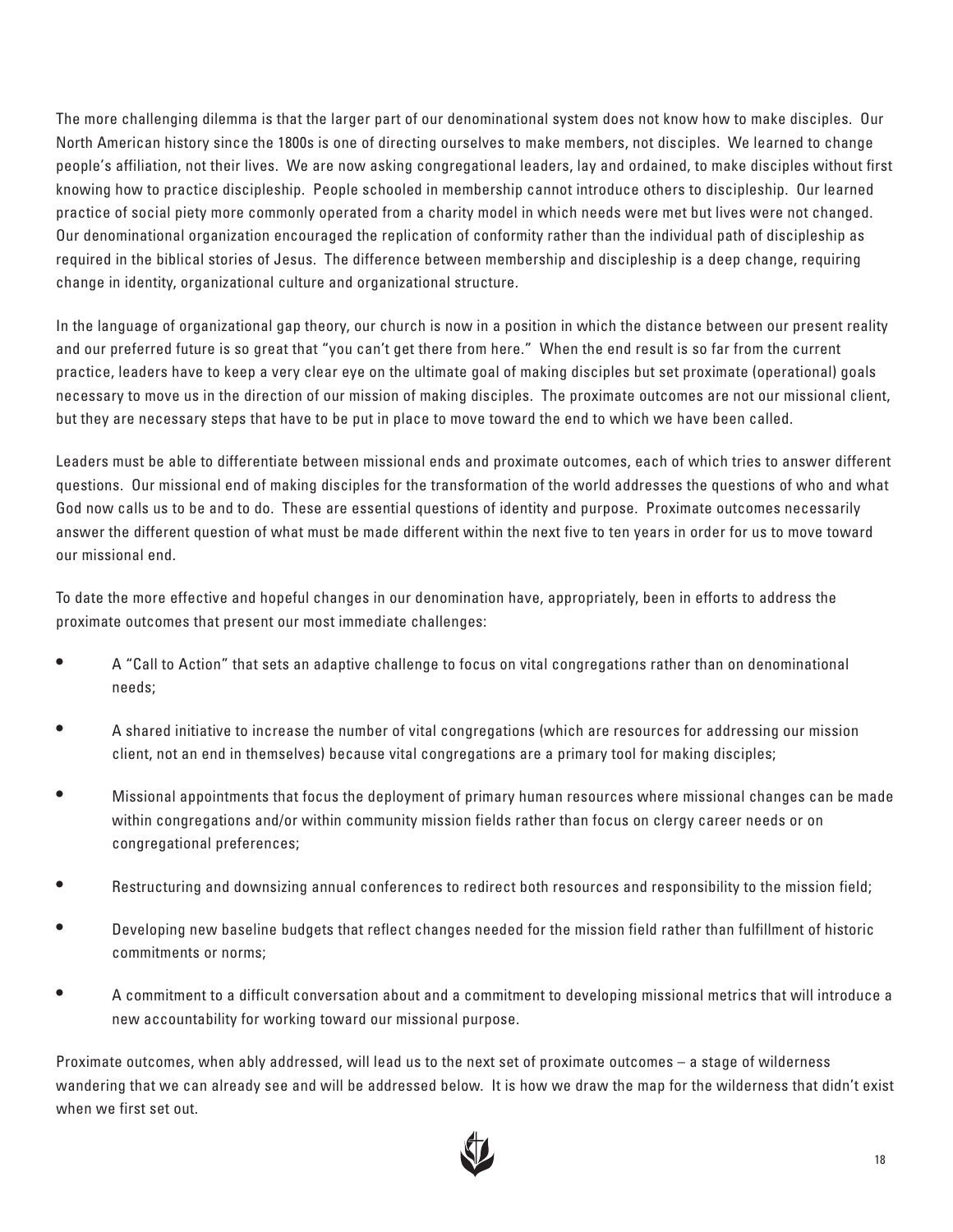## 4. Honoring readiness over egalitarianism (fairness) and the "tyranny of the all" (full inclusiveness):

Fairness and full inclusiveness are some of the powerful institutional norms named in the earlier 2006 "Leadership Under Constraints" monograph above needing to be relinquished. As one of the most democratic expressions of Protestantism, the United Methodist Church is highly attuned to fairness and inclusiveness and, while these norms have served us well in the past, they are exceptionally difficult to change.

As a denomination that unashamedly names diversity that requires inclusion and fairness as a key value of Christian community, these norms also take on a character of social justice. As a Wesleyan community, we cannot turn away from addressing social justice.\*

However, an over-practiced sensitivity to democracy and inclusiveness now presents us with an inability to make decisions and to be more fully effective. A primary learning in the wilderness is that in order to serve our missional client of making disciples and changing the world, leaders must give preference to readiness over the old norms of fairness and inclusion. The needs of the mission field are already and will continue to be addressed by those leaders and those congregations who see and who have a passion for making a missional difference. These people and congregations of purpose and passion are the places of readiness. These are the places where, when the seed is sown, there will be growth; where, when disciples are called, people will be changed.

In the earlier managerial model of our United Methodist Church, the leader was responsible for protecting and preserving people and congregations – the institution itself was the client. That meant that if progress was to be made and faithful challenges addressed, our sense of managerial fairness required leaders to ensure that *all* clergy and *all* congregations be trained, resourced, and prepared to move ahead. However, when the value of "no congregation left behind" is practiced, the whole system does not move ahead. Instead, the "tyranny of the all" holds movement back. Resources and attention are misdirected to the weakest parts of the system and to the most recalcitrant of the leaders whose inclusion, out of a sense of fairness, is assumed – even if they don't want to go.

Clearly the values of egalitarianism and fairness are appropriate when the people and the congregations of the denomination are seen as the client. However, when the client is the mission of the church, leaders must look for readiness – those people, congregations, and places where the mission is already, or has high potential of, being served – and then leaders must resource that readiness. This requires different, and appropriate, behavior from leaders.

Calvin Pava identifies the four situations in which leaders must choose the appropriate means by which to lead by looking at issues of complexity and the level of expectations about outcomes. $^{\mathrm{xx}}$ 

• A situation in which there is little complexity and little difference in expected outcomes requires problem solving from the leader. A broken heater or air conditioner in the building is not a complex situation and there is high agreement about the desired outcome of having either heat or cool air. Good leaders simply need to problem solve and move directly to action.

\* It should also be noted that we will need to face into the reality that our current practices of social justice through fairness and inclusion have made our denominational leadership more representative without significantly changing the diversity of our denomination or impacting a multi-ethnic and multi-racial mission field. As a tool of social justice, our strategies of representation and inclusion have more effectively served the church, and the people of the church, than serving the mission as client. If we believe ourselves to be truly called to be inclusive we will need to be more inventive about finding better *tools for being more fully diverse and fully inclusive.*

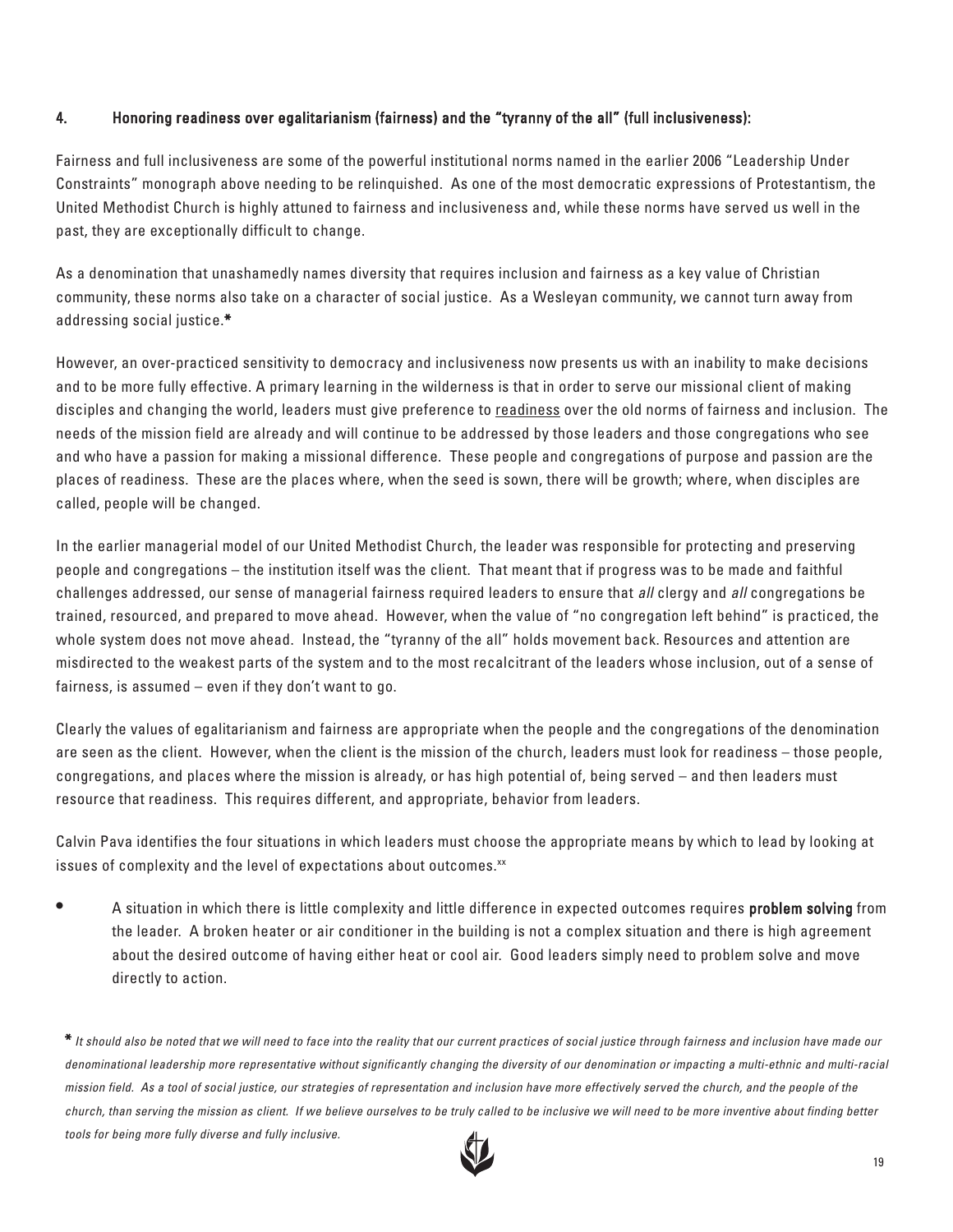- A situation in which there is little complexity but a high level of differences in desired outcomes requires adjudication (voting or clear authoritative decision-making). Choosing the color of the new carpet in the sanctuary is not a complex problem but may well be met with a multitude of expectations because of people's preferences. No matter what color is chosen there will be those unsatisfied. Leaders must simply decide or move the group to a decision in order to move ahead.
- A situation in which there is high complexity but a level of shared hope for a desired outcome requires what Pava calls a normative system redesign – some process that will involve all voices being heard and providing places for all people to participate in order to come to a shared and supported outcome. Most linear strategic planning processes that congregations and conferences have utilized in the past decades represent such normative system redesigns. They work well in managerial times and in times of little cultural or community change since they are fundamentally linear projections of the current practice of the organization, adjusted and "improved" by the consensual agreement of the participants. Such linear designs do not work well in the wilderness. In fact, they block movement because they depend upon an improbable agreement within the system.
- A situation in which there is both high complexity and a high level of difference in expected outcomes requires what Pava identifies as "non-synoptic planning" which he identifies as using unclear objectives, imprecise methods, and disorderly action to change the system. This is the wilderness where the old known ways have been stripped away and there is no coherent agreement yet about how now to be with God and how now to be with one another. The leader must simply point in the direction of needed change (the proximate outcomes), share the purpose and the story supporting the needed change, announce that it is time to move, invite all to join the journey, and then move ahead with those who are ready and passionate to make the change. Others will come along, or drop to the sideway, as they choose. But the mission-client will be served, faithfulness will be followed, and the next steps in the wilderness will be learned.

Missional faithfulness in the wilderness must honor decisions made and directions determined by non-synoptic planning even though this is a form of leadership far from the norms of fairness and inclusiveness. Honoring readiness is a true adaptive challenge for leaders, as defined by Heifetz, because when confronted by continued old practices built on earlier norms, it pits what we say about our missional future against how we currently behave.

## 5. The need to "respectfully" exceed authority

In a system in which elected and appointed leaders are first given authority and then constrained from using it, where checks and balances are in place, change becomes more difficult. In a wilderness moment requiring deep change, such checks and balances prevent the level of change needed to rescue the institution, which is separating itself from its fast changing environment – a pre-condition of institutional death. In such a moment leaders must be willing to move beyond the authority given to them in order to produce needed change.

In reality, however, all groups naturally put limits on the actual use of authority by the leader. Whether considering formal or informal leadership, ascribed or earned leadership, no leader is given real authority by the group to go beyond the level of comfort of the group members. In fact, once uncomfortable, the people will turn to the leader to make the adjustments necessary to return the system to its former level of comfort rather than press ahead into a change that will increase the discomfort. In part, this normative reaction of people to look to leaders for comfort is a cause for the "sabotage" of formerly popular leaders and an explanation for why a person chosen and championed as leader in one moment is challenged and assailed in the next by the very same people.xxi

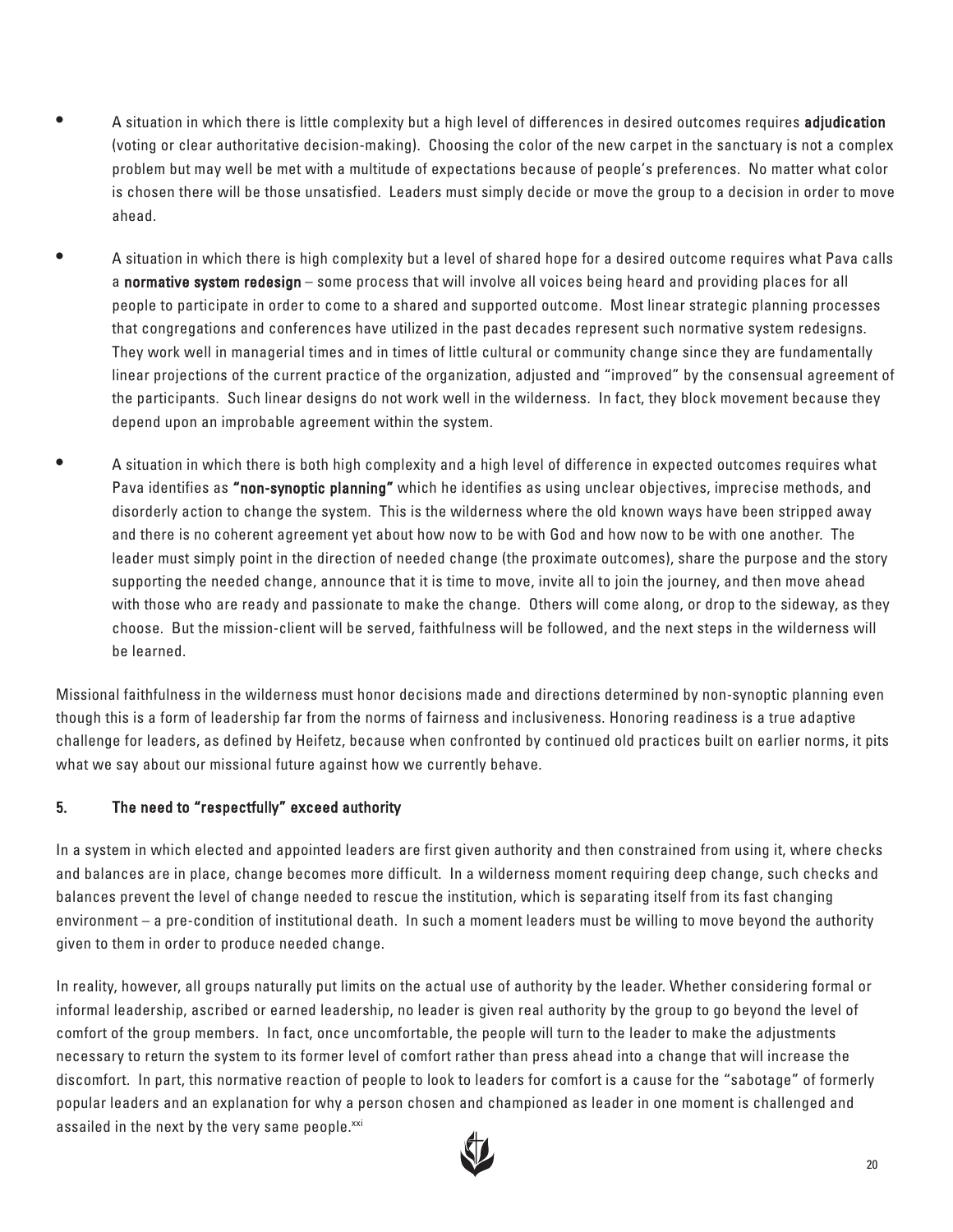Once the mission, not the people and pieces of the institution, becomes the client of the leader's attention, a level of systemic discomfort is required in order to provide the motivation for necessary deep change. The missional role of the leader is to provide an appropriate level of systemic discomfort rather than give into calls for the comfort of the earlier known time. Leaders must be informed and guided by the institutional rules in place, but not allow themselves to be constrained from going beyond them for missional purpose.

To lead into necessary discomfort requires a number of new practices for leaders. One such practice is the willingness to break the very rules for which one is responsible by virtue of election or appointment to a role of *episkope*. Legislated rules, established norms, and familiar practices have all been developed for important reasons in the past. In order to break such rules or give other values or behaviors priority, the leader must be purposeful, reasonable, and political.¤¤ii Breaking rules missionally depends on the leader's willingness to understand resistance, reprioritize the roles of leadership, effectively use the story of missional purpose, and exercise both a personal and political sensitivity to the relationship between the leader and the people.

Legislation is developed *following* people's experience – it does not lead the way. Norms and rules far outlive the people who developed them because they were appropriate to their time or preference, meaning that normative regulations tend to serve earlier generations better than present people. In a time of change, leaders must willingly wrestle with the earlier legislation and norms that once provided comfort through their known ways but which now represent an obstacle to survival and faithfulness.

## 6. Understanding resistance as information

Leading change, breaking old rules and norms, and supporting readiness to move ahead into the wilderness quite naturally and healthily engenders resistance. Forty-five days into a forty-year wandering in the desert we are told that the people began to grumble about Moses. (Exodus 16: 1-3). Quite right. That is how healthy people behave. Discomfort is a sign of threat and in moments of threat the people will always turn to the leader to re-establish safety and harmony (see #5 above).

In order to negotiate the deep change of the current mission field and the anxiety it has prompted in established denominations, leaders need to clearly understand that as a principle of group or community life, *resistance is not opposition – it is information.* Sensing danger or difficulty, people get the leader's attention by grumbling. The people are giving the leader information about something that they believe needs to be corrected. In most cases, the people will be offering information about perceived or threatened losses. For example, a good deal of the resistance in the most recent changes in annual conferences has focused on the perceived threat of loss of:

- Pensions by retirees;
- Security by people's whose effectiveness in the mission field is being questioned or whose particular extension ministry may not be included in future priorities;
- Status if a tenure appointment system is replaced by a missional appointment system;
- Self-esteem when, for example, a middle-aged clergy person who has learned his or her practice of ministry is told of the need to re-tool for a new mission field and may not be able to easily do so.

The concern about loss shapes the nature of the resistance.

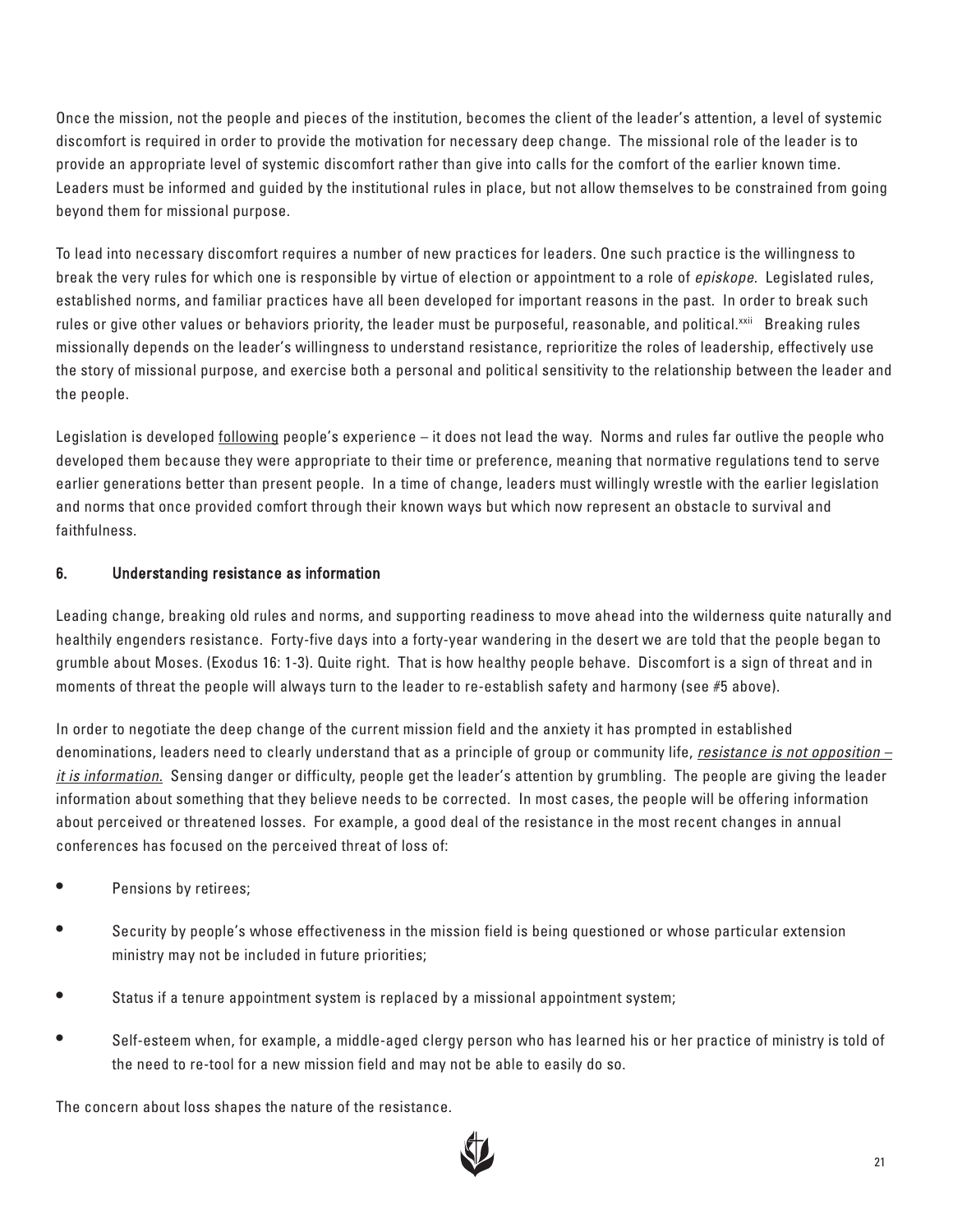Understanding resistance as opposition invites the leader to practice the politics of winning and losing and the common conclusion is that resistance must be defeated. Understanding resistance as information requires something quite different from leaders. It requires:

- The management of one's own anxiety so that the leader doesn't over-personalize the situation or add to the anxiety already in the system;
- A willingness to listen and engage others in dialogue, so the people feel their concerns have been heard, understood, and considered;
- A willingness to be constantly iterative in communication, so people's concerns about loss will be balanced and challenged by the purpose and importance of the change.

## 7. The need for a limited centralization

Our inheritance has been a bureaucratic, hierarchical institution appropriate to, and most effective in, the 1950s through the 1970s. At that time, when uniformity was still valued in many groups and organizational work could be siloed, people appreciated and knew how to use a chain of command, through which decisions were expected to flow down from the top. More importantly, both the local and global culture operated at a pace that allowed organizations to be slow and deliberate, dependent on a cumbersome, centralized structure for decision-making. Since then, globalization and technology have brought deep cultural changes demanding responses in speed, authority, and communication that can no longer be supported by highly centralized organizations. In their work on organizational structure, Ori Brafman and Rod Beckstrom argue that organizations that operate as spiders (with a centralized brain that controls all of the legs – and is easily destroyed by cutting the head off) are no longer agile and viable in the present setting, but those that behave like starfish (where decision-making and viability rest in the far reaches of the arms at a distance from, and less dependent on, the center) are much more suited to the pace and change of the current setting. xxiii

In starfish-like reorganization, the United Methodist denomination has been refocusing its attention on the local congregation as the outpost in the mission field. It is in the local congregation where the mission field is directly engaged, where disciples are to be made. Currently much encouragement is given to individual congregations to develop their own sense of missional agency and to be inventive in addressing their mission field. Simultaneously, many annual conferences are downsizing their own structure and staff to redirect resources and attention to the local congregation and the mission field. Such downsizing is both appropriate and enabling.

The primary driver for downsizing, however, is not the dollars to be saved but, rather, the mission to be served. In an effective downsizing, dollars may or may not be saved, but the way of operating in the field must be changed. Conferences that are downsizing only for economy of operations, without addressing the changed need of the mission field, are merely prolonging their unsustainability. However, recent effective downsizing by conferences has established a pattern in which the focus is on several or all of the following:

- Reducing the number of districts and district superintendents, and simultaneously;
- Redefining the role of the district superintendent from a manager of clergy, congregations and conference functions to a missional strategist, giving attention to leadership development and resource deployment;

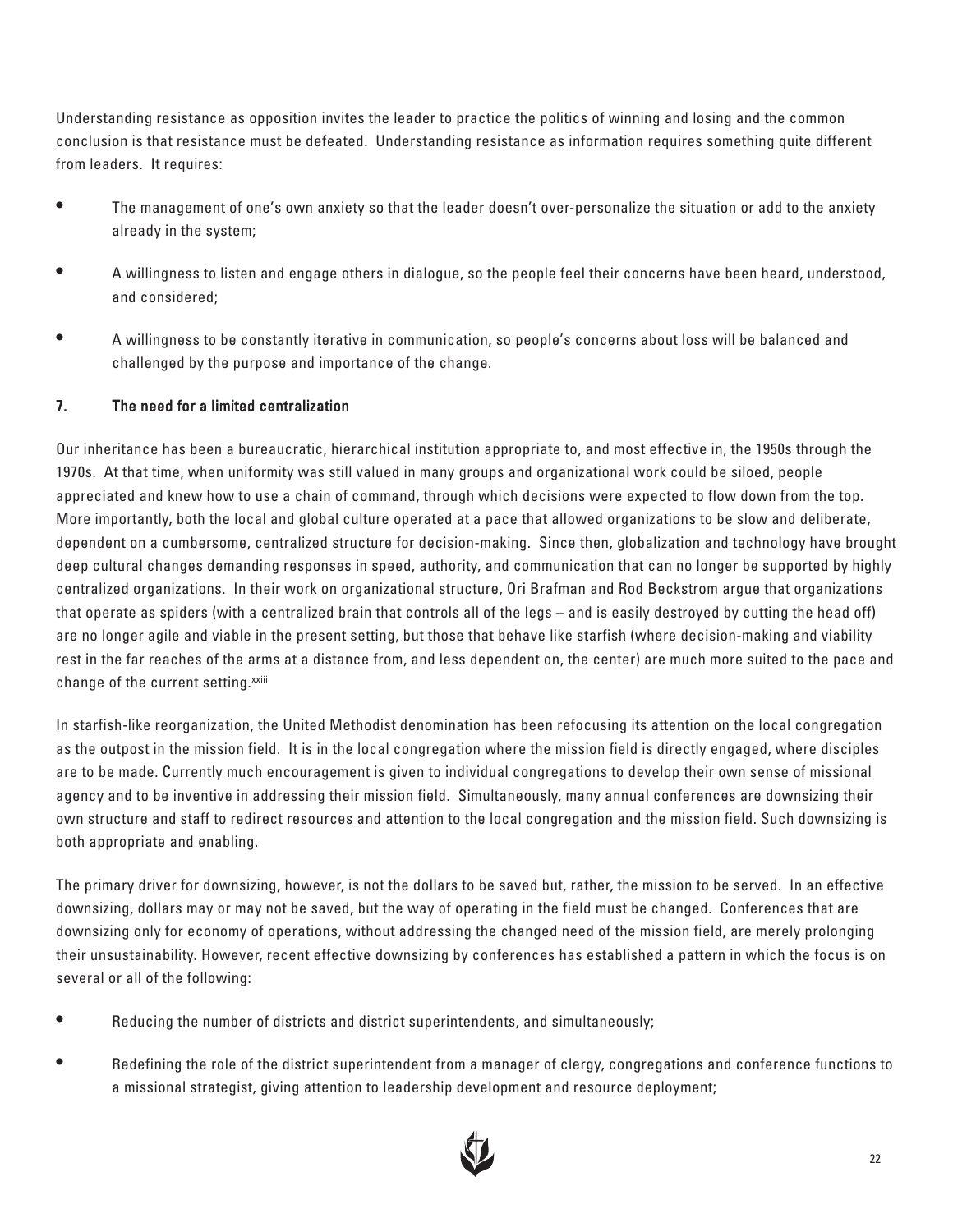- Reducing the programmatic staff and the development and management of conference initiatives and programs;
- Reducing the structure of committees, boards and agencies, particularly where the primary "output" of those groups was the holding of meetings and production of minutes and reports;
- The use of salaried district administrative assistants, stipended circuit elders and stipended congregational coaches to push support, connection and resourcing out toward the local churches (and off the desk of district superintendents);
- The development of technology to support the use of networks to link individuals and congregations for both connectional and missional ends;
- The development of a single core decision-making body that claims the authority to set priorities and make decisions on behalf of the annual conference (a function no longer manageable through representative groups and annual conference action).

The general purpose of these effective downsizing efforts, which have been addressed in a number of creative ways by different conferences, is to push the work of ministry out to the mission field where the United Methodist denomination has or can, with new ministry starts, place its resources of clergy and congregations. This effort is clearly a starfish enterprise. Lodging the work out on the edges with congregations, away from the denominational center, has been supplemented by beginning efforts of accountability through the use of metrics, coaching, and clergy peer groups to both encourage and support the work closer to the mission field.

However, in the case of annual conferences, there is a limit to the functions and authority that can be pushed out to congregations which function under their own mission field strategies. Because of the North American associational nature by which individual congregations bond together by choice into a denominational identity, and because of the limits of the mission field responsibility and resources managed by the individual congregation, a fairly stable core must be maintained at the center of the structure of the annual conference. In this way an annual conference functions more like a "hybrid organization" as described by Brafman and Beckstrom rather than either a starfish or a spider.<sup>xxiv</sup>

Functions remaining at the center of downsized annual conferences include:

- Centralized management of the full episcopal area mission strategy, including strategic clergy deployment, new ministry starts, and redirection of resources;
- Centralized setting of priorities (proximate outcomes) for adapting to the mission field and pursuing the mission as client;
- The "holder of the central narrative" of identity and purpose by which individual congregations can develop their own appropriate missional uniqueness yet remain connected to a common story;
- Back office administrative and management functions of apportionments, pensions and health care;
- Centralized management of the mediating relationships between local congregations and the general church and other denominationally related institutions, para-church and edge organizations.

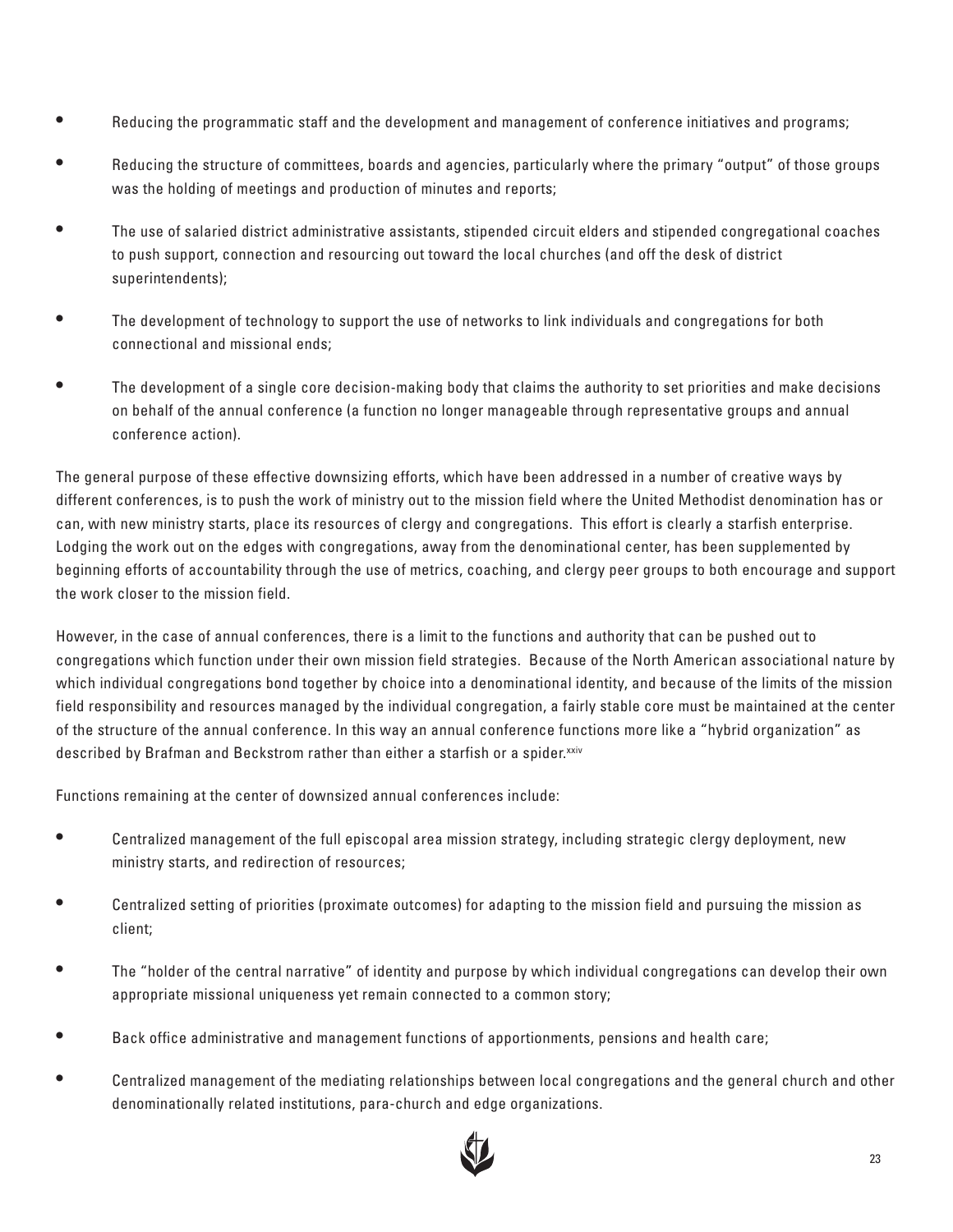#### 8. Establishing and working from the primary roles of the episcopacy

Episcopal responsibilities are appropriately broad, covering sacerdotal, teaching, representative, management and leadership functions. However, the effective exercise of leadership must always be appropriate to the needs of the system. This suggests that the roles and functions given priority at any given time must be related to the specific time and setting of the system and must change over time as conditions change. In the current wilderness setting, there are four primary episcopal roles that have been developed by our most effective episcopal, and, by extension, our most effective district superintendent, leaders. These four primary roles are:

1) Story Teller: It is instructive to look at the Old Testament work done by Walter Brueggemann in which he consistently frames the central roles of the Old Testament leaders as preachers, prophets and poets. His point is that God's word of possibility is carried by story, poetry and metaphor. What unites and motivates us in purpose and hope is the bold story, and supporting smaller stories, of mission and identity, of what we are called to be and to do. We are not united by structure, resources, or legislation.

The facts of our life together do not bond or motivate us. In his work on organizational "springboard stories," Stephen Denning gives evidence that if people are offered facts, figures, charts, and reasons for pursuing some end, then the natural response is to argue with the facts, figures, charts and reasons. $^{\rm xsv}$  However, if people are told a story that carries within it the critical purpose of the pursuit of some end, then the common response is to intuit the steps necessary. People pursuing a bold, purposeful story quite frequently become inventive with changes that go beyond levels requested or even imagined by the leader using facts and figures. We do not commonly make choices that don't serve our own self-interest, preferences, or learned comfort unless a greater purpose is named.<sup>xxvi</sup> But once named and owned, the greater purpose carried by a bold story spurs us past our self-interests.

People and congregations live into the story that they choose or have been given. When the leader gives the people a better, bolder story to live, there will be people and congregations – those places of readiness – who will respond intuitively, courageously and inventively to new levels of fruitfulness. This is challenging work for leaders as can be seen by the current level of conversations about dashboard measures and accountability where many hear only a story of institutional survival instead of a story of missional fruitfulness. But if this role of story teller offers challenges, it also has the great possibility of both (a) reconnecting people to the New Testament story that frames our purpose, and (b) reconnecting a theologically eclectic denomination with our original Wesleyan theology and identity that asks us to live in new ways in the mission field.

2) Mission Strategist: Gordon Cosby, former senior pastor of the unique Church of the Savior in Washington DC, talked about one's "corner of the Kingdom of God." He understood that each church is given responsibility for some part of God's kingdom, and congregations should not think of themselves as working the same corner as everybody else. Individual congregations must understand and be appropriate to the corner assigned to them whether by geography, because of the congregation's location, or by affinity and need, as appropriate to the gifts and passions of the congregation. Yet, congregations do not naturally look beyond their own corner to view the larger picture that belongs to their district or to their annual conference. The 2012 General Conference disciplinary change to define the district superintendent as a mission strategist reflects this critical need to look beyond the level of the local church in order to be strategic in outcomes, priorities and

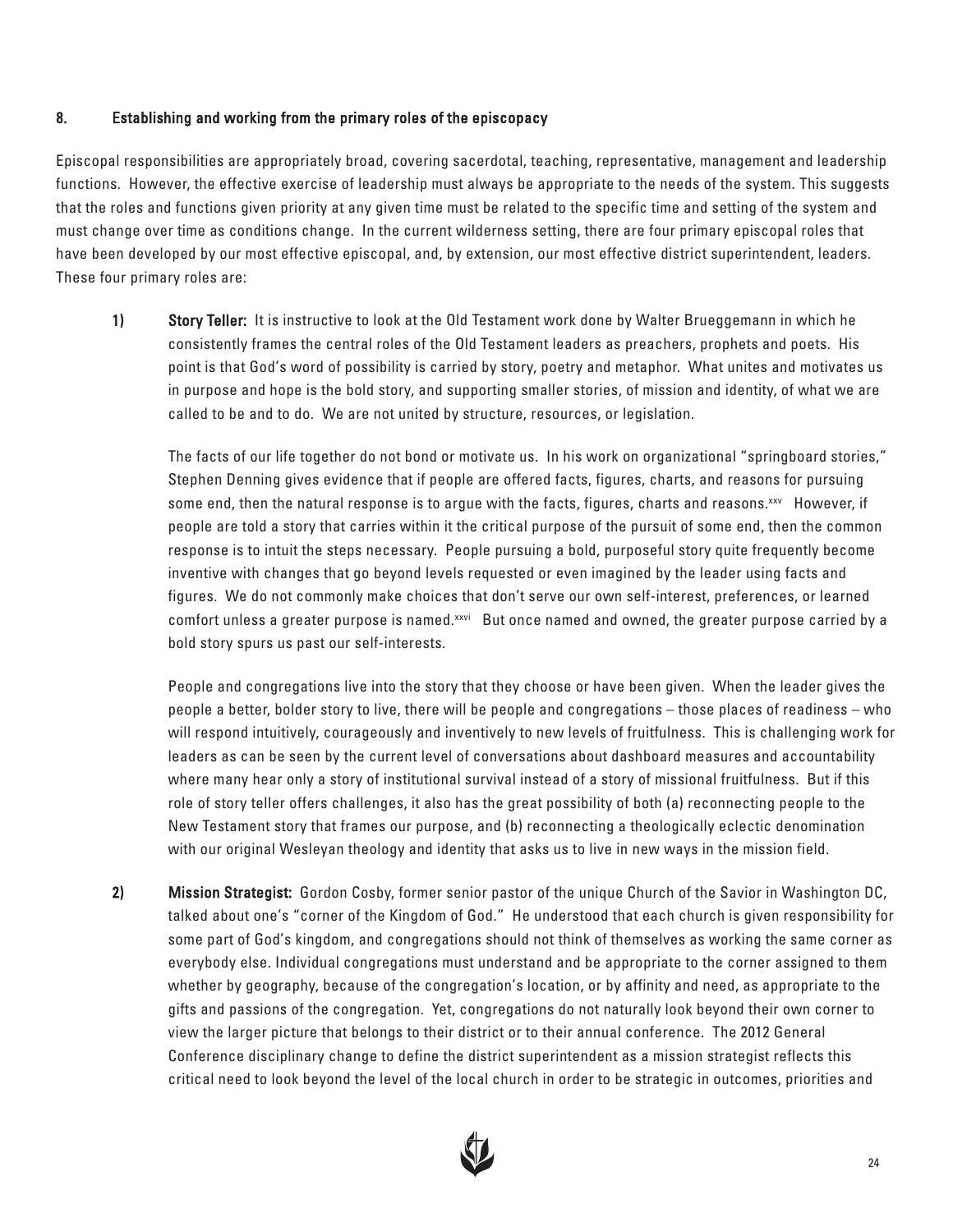the deployment of resources in larger venues. The essential role of the bishop as missional strategist is to manage that strategic missional overview of developing outcomes, priorities and the deployment of resources at the level of an episcopal area. It is a perspective for which no other voice will provide leadership.

Since mission field strategy is effectively operative at multiple levels – local, district, conference, regional, national and global – competing interests and claims will need to be negotiated. Such negotiation is essential to the episcopal role of mission strategist.

3) Deployment Officer: The argument offered in this paper is fairly straightforward. The client is the mission of making disciples and changing the world. The mission field is the place where the mission is served. Resources – human, dollar and other – need to be deployed in ways to most effectively serve the mission.

Clergy are limited human resources. In fact, in most congregations clergy are the most expensive resources to be used for mission and, as resources, they are limited. Clergy too frequently expend themselves satisfying the multiple and competing needs and preferences of the people of the congregation. They need to be used by the congregation appropriately for the mission and the mission field. Similarly, clergy and conference staff, dollars, volunteers, time, structure and attention are limited resources needing strategic deployment from bishops and district superintendents. While the appointment process provides bishops with their most obvious deployment opportunity, the wider role for bishops is to strategically gather and deploy the multiple resources of the conference and wider church for mission. Shifting the episcopal role in this way will, again, be challenged by the established institutional norms of egalitarianism and the tyranny of the all. Working against such old norms that now challenge the denomination's sustainability and effectiveness makes the task of deployment even more important.

4) Catalyst: In chemistry, a catalyst is an agent that can cause a reaction between two other elements without itself fusing into the interaction. It is the ability to get things done, to make things happen, without becoming a part of the work or without expending one's own energy to do someone else's work. It is the act of giving the work back to the people, which is essential to the decentralization of the system.

This episcopal role depends on the development of leadership skills, including motivation, delegation, supervision, and the use of accountability. Functioning as a catalyst requires relinquishing direct oversight control so that others can be clear about the goal but have freedom to choose or experiment with the strategies of working toward the goal. Similarly, it is an issue of granting permission and protection for those who do feel catalyzed for mission. Protection is particularly needed for those who will be catalyzed to work outside of the norms and traditions of the established practice of the denomination – an essential for doing ministry with new generations in a changed mission field.

#### 9. The willingness to wander

The day of the expert is over. No single leader, no special program, no academic or consultant holds the wisdom or experience to tell others what to do to solve the problems that now confront the church. In great part, that is because the most critical issues that the church faces are not problems. By definition, Ron Heifetz points out, in order for something to be a problem, it must have a solution.<sup>xxvii</sup> The great cultural shifts that have occurred in the North American mission field are clear examples of not being problems because they do not have solutions. There are no actions or answers that can take us back to the time and the ways of operation that were operative prior to the recent changes in generational values and shifts in culture.

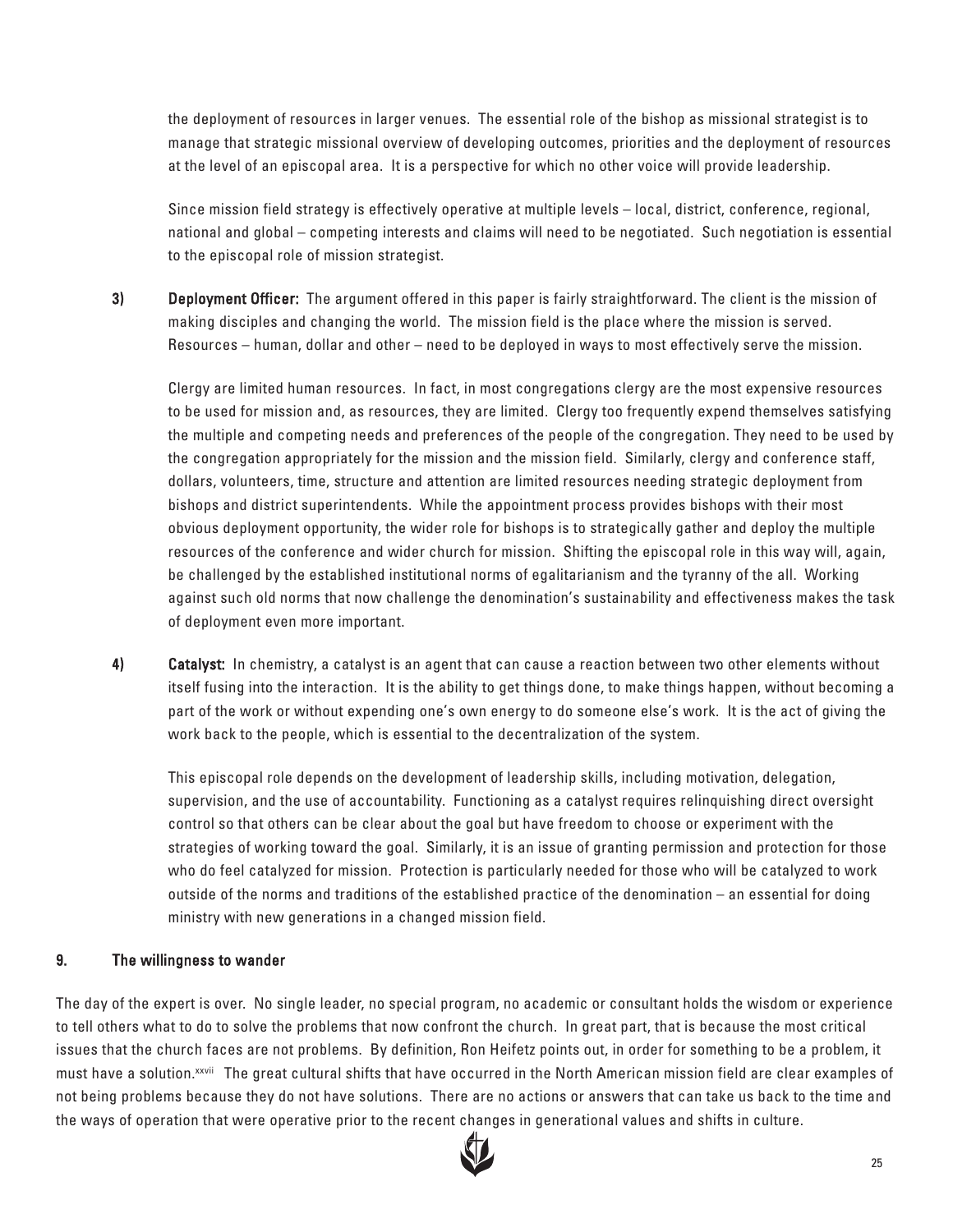Instead, the cultural shifts that we now face are "conditions," not problems. The changes over the past few decades now frame the conditions under which the church must learn to live and in which the church must find ways to pursue its mission. Experts, and expert leaders, bring solutions to problems. They point to answers. Wisdom in such a settled and known setting resides in the expert individual. Such leaders suit problem situations well.

However, when facing conditions the appropriate response is not action – "What should we do?" – but experimentation and learning – "What should we try?", "What do we need to learn?" When facing conditions, wisdom resides not in individual experts but out in the field where people are doing the actual work of mission. This shift of wisdom from the expert in the center to the practitioners out in the field is a driver requiring the shift from information and decisions coming down from the top of the denomination to information and decisions coming up from the bottom. Heifetz points out that a cause of much of the current organizational failure stems from leaders acting as it they are solving problems instead of facing conditions and doing the appropriate learning.

The way to move ahead in the wilderness is by learning. It is trial and error learning that comes from all who work directly with the changed mission field. Learning comes from those who work in the mission field and then talk with one another about their efforts and their failures, and then try again. It is no accident that the Lilly Endowment, Inc., made a \$124 million dollar commitment to 63 organizations developing clergy peer learning groups where such discovery and learning takes place. The evaluation completed at the conclusion of their Sustaining Pastoral Excellence Initiative makes the case that even the poorest of the clergy peer learning groups offers more practical learning and correlates more directly with measures of fruitfulness than the better and best of the alternative models of clergy continuing education. $^{\rm xxviii}$ 

Learning by trial and error is wandering. It is the cycle of doing, measuring results, reflecting with others, and determining the next trial steps. When facing conditions, leaders must make a commitment to learning. Bold steps must be taken, but with a certain kind of agility, always knowing that the present bold steps will inform what needs to be tried next.

Rather than just stirring the waters to see what comes to the surface; rather than searching about for the silver bullet, magic program, or the latest expert; leaders need to learn from their own experience and the shared experience and insights of those colleagues who are also learning to live in the wilderness. Leading and learning at the same time creates the paradox of acting with confidence while knowing, with equal confidence, that the next steps, strategies and experiments will continuously need to be adjusted or corrected. In the wilderness, it is not just information alone that provides the way. Rather, conversation about one's purpose and experience is the currency of change as leaders talk with one another about God's possibility for the mission field and their efforts and experience of pursuing that possibility.

## 10. The practice of courage as a leadership skill

Leadership is commonly thought of as a skill set, and appropriately so. However, leadership also involves attitudes, commitments, and perspectives. The practice of such attitudes, commitments and perspectives must be developed like any other leadership skill.

At the present moment, courage is just such a needed skill. Courage, for the purpose of this monograph, is simply defined as leading without regard for personal reward (such as organizational appreciation). In organizational terms, it is necessary to do what Heifetz indentifies as adaptive work that involves pointing out the dissonance between what an organization says it does and the behavior that it actually produces. In biblical context, this work with dissonance is the often-described role of the prophet who points to the difference between the covenant that God made with the people and the actual behavior of Israel. If the conversation of learning is the currency of change, courage to help people talk about right things is the requisite partner.

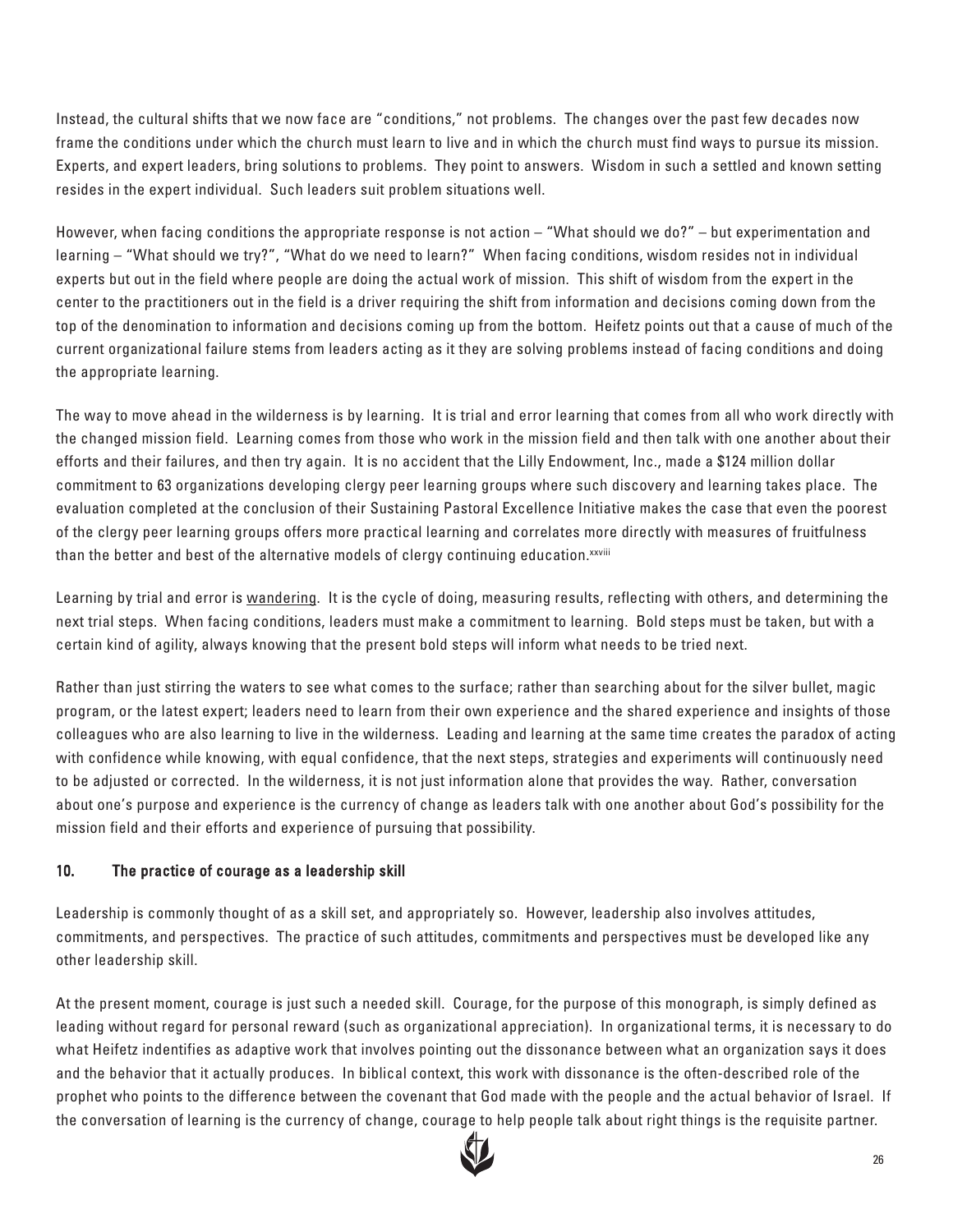## Following the Flashlight in the Wilderness

The image of a flashlight has been helpful in a number of our annual conferences already engaged in deep change where the beginning of the path of change has been set but the end is not yet in sight. The image of the flashlight comes from the simple story of a mother who tells her young son to go out on a dark, moonless night and check to be sure the barn door is locked. The son steps out of the house but returns in only a minute to report that he can't do his task because it is too dark to see the barn from the house. The mother then gives the young boy a flashlight and directs him again to his task. The young boy steps out of the house, but again returns in only a minute to report that it is still too dark and the flashlight is too weak. He still can't see the barn. His mother responds, "You don't need to see the barn, just walk to the end of the light."

Walking to the end of the light requires only a conviction that you are moving generally in the right direction (a conviction that the barn is at least somewhere in the direction that you are walking) and a willingness to make adjustments in travel as the flashlight reveals more and more of the path as you continually move to the end of the light. Having been in deep change long enough to have made progress, the light shown by the work of our most courageous leaders is now revealing the next issues to be addressed in our path toward denominational change and faithfulness. Having walked to the end of the light, we now see more. Included on that list of next challenges are:

## 1. Unsustainability and the missional leadership skill of apportioning sacrifice:

In times of stable growth and an ever-expanding economy, as experienced up through the 1980s, the key task of leadership was to distribute resources. This is a significant point made by Thomas Friedman and Michael Mandelbaum in their latest writing. Leadership as an act of distributing resources can be seen in the benefits given to GIs returning from WWII, tax considerations given to corporations for their growth, the social safety nets constructed during the building of the Great Society, the on-going public support offered through Social Security and Medicare, subsidized state level college education…and the list goes on. However, in times of economic challenge and a changing culture, the role of leader changes from the distribution of resources to the "apportionment of sacrifices."xxix Benefits are constrained or reduced, debt limits are given ceilings, entitlements are rescinded. A good part of the 2012 presidential pre-election arguments are about how, and to whom, necessary sacrifices will now be apportioned

A key point made by Friedman and Mandelbaum is that in a growing economy leaders can produce growth without a plan. A rising tide raises all ships. However, a leader can't shrink without a plan. In a shrinking economy or a downsizing environment when sacrifices must be apportioned, the leader needs a plan to help people make difficult decisions.

The plan is constructed of *clear*:

- Purpose
- Proximate outcomes
- Guiding principles and priorities
- Guiding metrics
- Accountability to fruitfulness

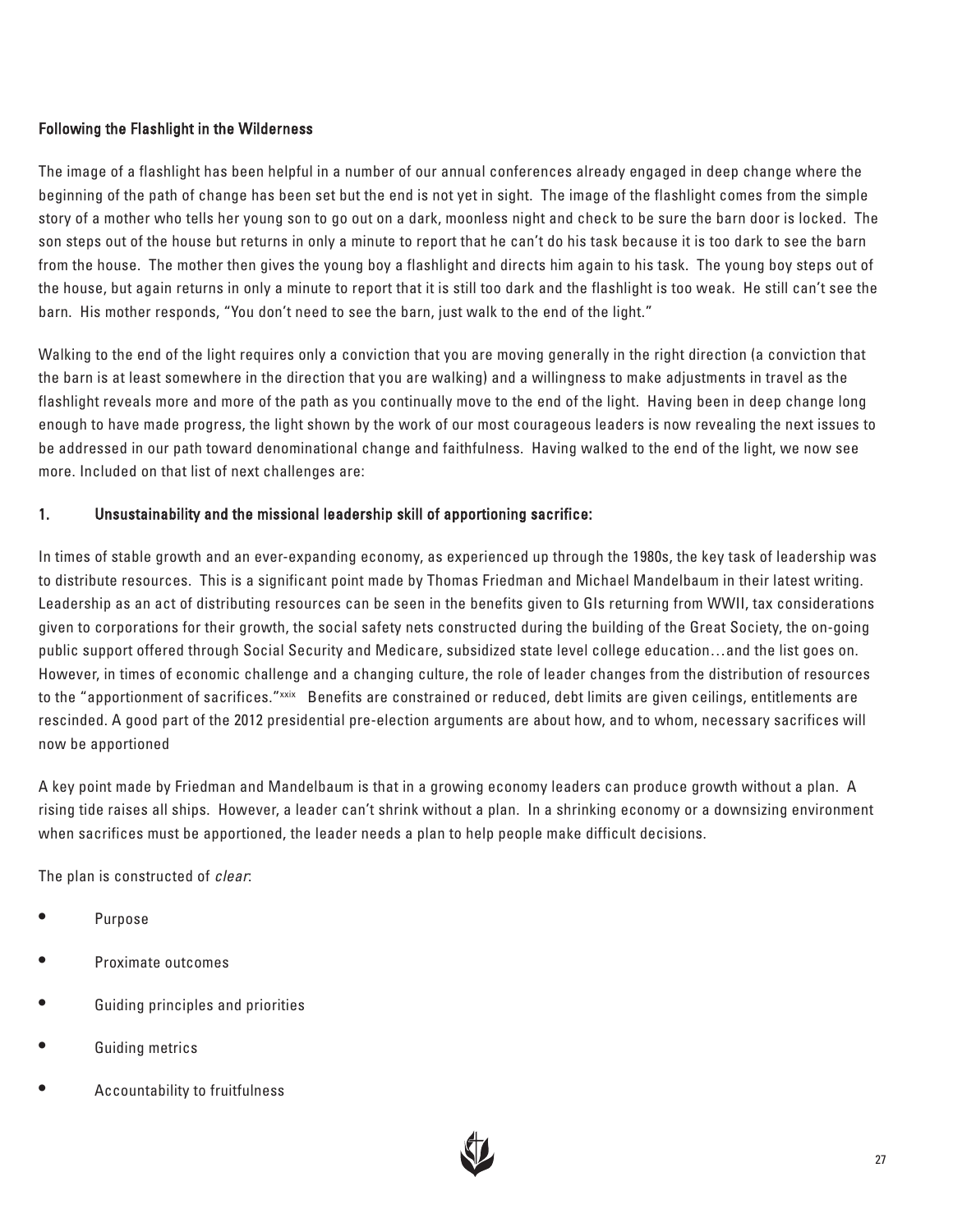The plan is commonly presented as a strategy for ministry but must be constructed of the clear components mentioned above, or else the leader cannot logically defend why one apportioned sacrifice is required but another is not.

Bold bishops and conferences have already begun to walk courageously into this wilderness challenge with remarkable results. However, there is still much to learn about apportioning sacrifice that will allow the denomination to shift from institutional protection to missional fruitfulness. For example, we will need to become more proficient at communicating such plans and their intent, better at identifying appropriate sacrifices, and better at helping conferences vote for or, in other ways, pursue sacrifices that threaten the security of individuals where concerns for relationships still trump efforts of ministry. Many people in the church are still at the point of applauding sacrifice as a bold idea but then sabotage sacrifice when it comes too close – whether the sacrifice is connected to them or to others in the conference with whom they have a relationship.

## 2. Breaking dependence: entrepreneurialism and citizenship:

For several generations clergy and congregations were invited to see the annual conference and the general church as the provider of goods and services to meet their needs. The general church provided decisions, experts, programs and publications. The annual conference provided appointments, pension and health benefit administration, interventionist staff, and local program initiatives. Clergy and congregations were invited to see themselves as the consumers of the goods and services provided by the larger church. Peter Block points out that to be a consumer is a passive position.<sup>xxx</sup> The consumer waits for the provider to exercise agency – to give the answer, define the action, provide the expertise, make something better. At a time when the church uses the language of entrepreneurialism to express the need for leaders and congregations to claim their own agency, there is still much to learn about breaking current dependencies and giving the work back to the people. We do not yet even see the many ways in which dependence on the denomination is offered to clergy and congregations and continues to be encouraged.

## 3. Moving from vital congregations to making disciples:

The effort to redirect resources to increase the number of vital congregations, as named by the *Call to Action*, is a correct proximate outcome. Vital congregations are resources necessary to the end outcome of making disciples. Efforts to produce growth, stem decline, and help congregations who have slipped below the threshold of change to die, are correct efforts. The current unsustainability of our denominational position must be addressed by redrawing the multiple baselines from which we currently operate.<sup>xxxi</sup>

However, at some point in the next steps in the wilderness, we will need to begin the conversation about both being and making disciples as the primary and end purpose for which we exist. We need more learning conversation about what discipleship in this changed culture requires. At the present moment, we are asking a good number of congregations to move closer to making disciples while being led by people who do not themselves actively practice discipleship. To work only on proximate outcomes like vital congregations, without also beginning the conversation about the end outcome of discipleship, risks following a passion for "what" without the guiding "why." Using the flashlight analogy from above, it risks following the flashlight but forgetting about the barn.

## 4. Metrics:

"A system gets what it measures," is a fundamental postulate of organizations. What gets measured determines where the organization will set its priorities and give its attention. Since measurement and productivity are linked, organizations that do

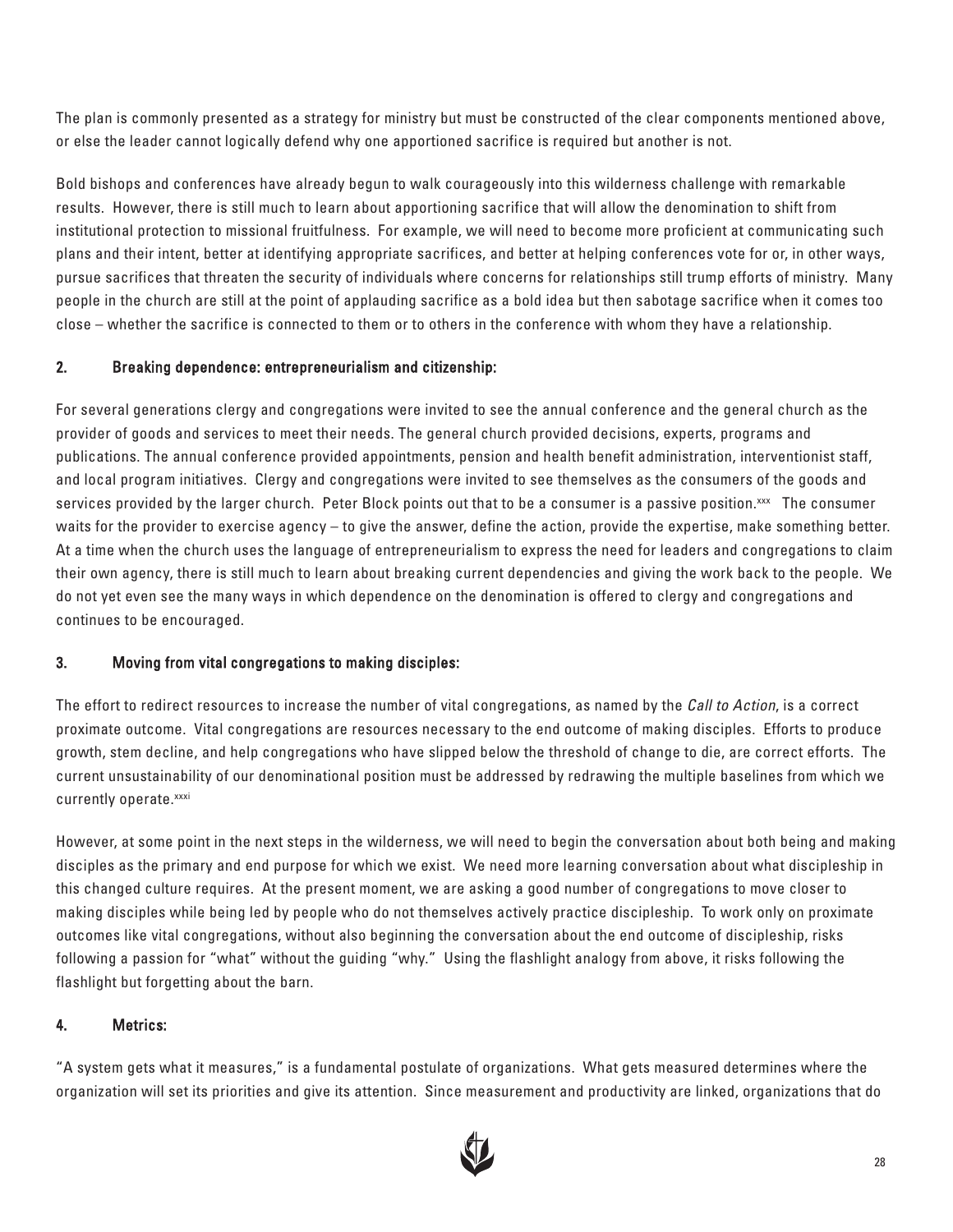not measure anything are easily sidetracked to produce nothing – to make nothing different. The efforts of moving to metrics – denominational statistics, conference dashboards – is an uncomfortable but necessary step toward realigning our congregational and leadership resources to the mission field where differences are to be made. However, our efforts are still young and there remains much for us to discover in terms of appropriate measures and effective use of those measurements.

At the moment the United Methodist Church has focused on the most easily quantifiable measures that, while easily measured, are soft indicators of either our proximate goals or our missional ends. The immediate value of these measures is that they require a refocusing of the attention of our leaders on issues of congregational vitality. There remain, however, at least three issues that the church will need to address that are related to our metrics.

*The first is the issue of finding the appropriate measures.* Organizational or professional metrics can be as counterproductive to the mission as they can be helpful to effectiveness. Young lawyers who are measured by their law firms using the metric of billable hours may serve the law office well in terms of revenue and can give evidence of commitment and productivity. However, the pressure of billable hours also makes the young lawyer less responsive to actually serving the clients' needs or short-circuits learning the fuller practice of law that goes beyond the minimum required by a revenue-based system. Physicians measured by revenue brought to the medical practice are commonly driven by the categories of procedures defined by medical insurance and depend on tests that are covered by insurance than by the health needs of the individual patient. There is evidence that the diagnostic skills of young doctors has declined because diagnosis is as much determined by the insurance payment as it is by the information presented by the patient. Like the professions of law and medicine, it is not yet clear that the measures now used in the church are appropriate to moving us toward our wanted goal of vital congregations or are derailing us back to institutional service.

The second issue is one shared by all non-profits that have to search for outcomes that are important, measureable (quantifiably and qualitatively), and sufficiently causal as to make the link between the effort expended with the results *observed.* Like all non-profits, learning to develop and follow missional outcomes is both challenging and difficult.

*The third issue is one of motivation.* What can be measured may not be that which motivates leaders in ministry. There is a direct link between motivation and measurements and the wrong measures easily destroy motivation. There is simply much more for us to learn here, more that will need experimentation and learning in the next part of our journey.

## Conclusion: What Does Leadership in a Managerial System Require?

As noted at the beginning, this paper has a singular approach – that of organizational and systems theory. Nonetheless, the case can be made that such "secular" ideas and tools are supportive of spiritual leadership when used faithfully for purposes of mission. Corporate leaders bring the tools of their faith to their workplace when they seek a vision for their company, sit in prayer groups with their colleagues, and worry about the soul of their corporation. It is likewise appropriate for church leaders to bring the insights and practices of commerce and the sciences to be used in response to the call of the Spirit.

This paper has tried to offer a strong argument that the demands of leadership are different from the requirements of management. Along with differences in the skills and ideas needed for leadership, a difference of spirit is imperative. The leadership demands of the spirit require courage. Change is neither predictable nor controllable. Leadership requires walking into unknowns that feel dangerous. In a marvelous telling of the moment when the Israelites reached the edge of the Red Sea

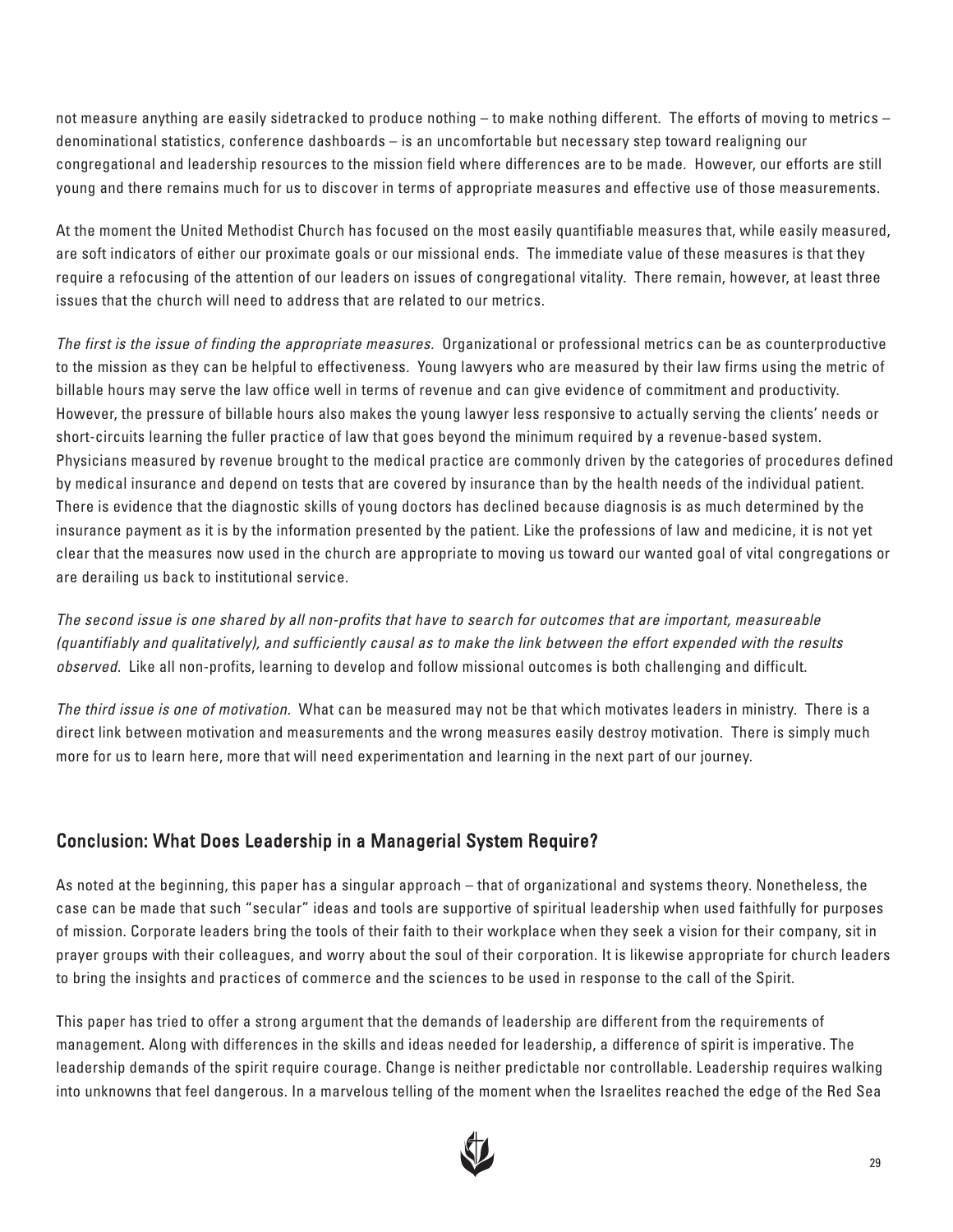with the Egyptians in pursuit, the Hebrew Midrash recounts how the leaders sat on the bank arguing who would step into the unrelenting waters first. Finally, impatient with the debate, Nashon, son of Amminadab, stepped out on his own and plunged into the water. It was only when Nashon appeared to be drowning that God instructed Moses to hold his rod over the sea and split it.<sup>xxxii</sup> Courage is required of Nashon to jump into unparted waters, for Moses to lead people into a desert with no exit strategy, and for leaders to make discerning choices to identify and resource outcomes with no guarantee of success.

The demands of the spirit also require inquiry more than control. If the appropriate response to adaptive situations is learning over action, leaders must risk "not knowing" while leading. When paradigms shift, the only way to lead is by being clear about not knowing what to do and being willing to learn, to look again.

In fact, new learning, by definition, assumes risk and cannot be controlled. In the 1970s, during a time when there was concern over whether the human potential movement was providing experiences that were helping or damaging people, a research project was mounted to answer the question. Insightfully, one of the conclusions of the project was that damage and growth, discomfort and learning, are difficult to distinguish because learning inherently cannot be controlled and requires the dismantling of the known. xxxiii Inquiry can only be risked; it cannot be controlled.

Finally, the demands of the spirit also require trust that allows room for God. Lone-ranger leadership—either singularly or in the guise of the genius with a thousand helpers—is an effort to provide answers and control. Having clear answers and being in clear control mean that there is no room, no empty space, kept open for the surprise of God's presence. The notion of adaptive leadership (learning leadership) means leading without knowing where one is going or, more appropriately, without knowing where and how things will come out. To lead in such a way depends upon a trust in God that purpose will be given to the risk, meaning will be brought to the work. To live in such trust requires discernment of a future that is stronger with conviction than it is with proof. To lead only when the path is known allows no room for God, no space for the movement of the Spirit—which is where the changed life is encountered. It is not easy to move into the desert with no food, and it is no comfort that when manna *does* appear, it is so uncommon it has to be explained. The journey depends upon trust, and transformation by the hand of God depends upon the journey.

The story of the exodus serves us well in this moment of denominational and congregational change. It took both Moses and Aaron to get the people through. Moses embodied leadership. He sought out the big questions, spoke with God, and carried a vision so bright that his face shone even when he was not sure in which direction to walk. With him was Aaron who embodied management. He organized, made judgments, and focused on the next day's trip rather than the final destination. Not only were both needed, they had to walk together closely. As one rabbi friend commented, suggesting a more contemporary Midrash, it was only when Moses (leadership) and Aaron (management) walked side-by-side that the people were faithful. When too far separated, with Moses on the mountaintop and Aaron below in the valley, confusion set in. Aaron organized the people to begin making the images that were breaking the very commandments that Moses was receiving.

What does it mean to be asked for leadership in a managerial institution? It means that as important as Aaron and his managerial strengths were, the people could not have found the Promised Land with him alone. It means that Moses needed to listen beyond the grumbling of the people that began forty-five days into a forty-year trip. It means giving attention to the purpose and destination—trusting in the presence of God.

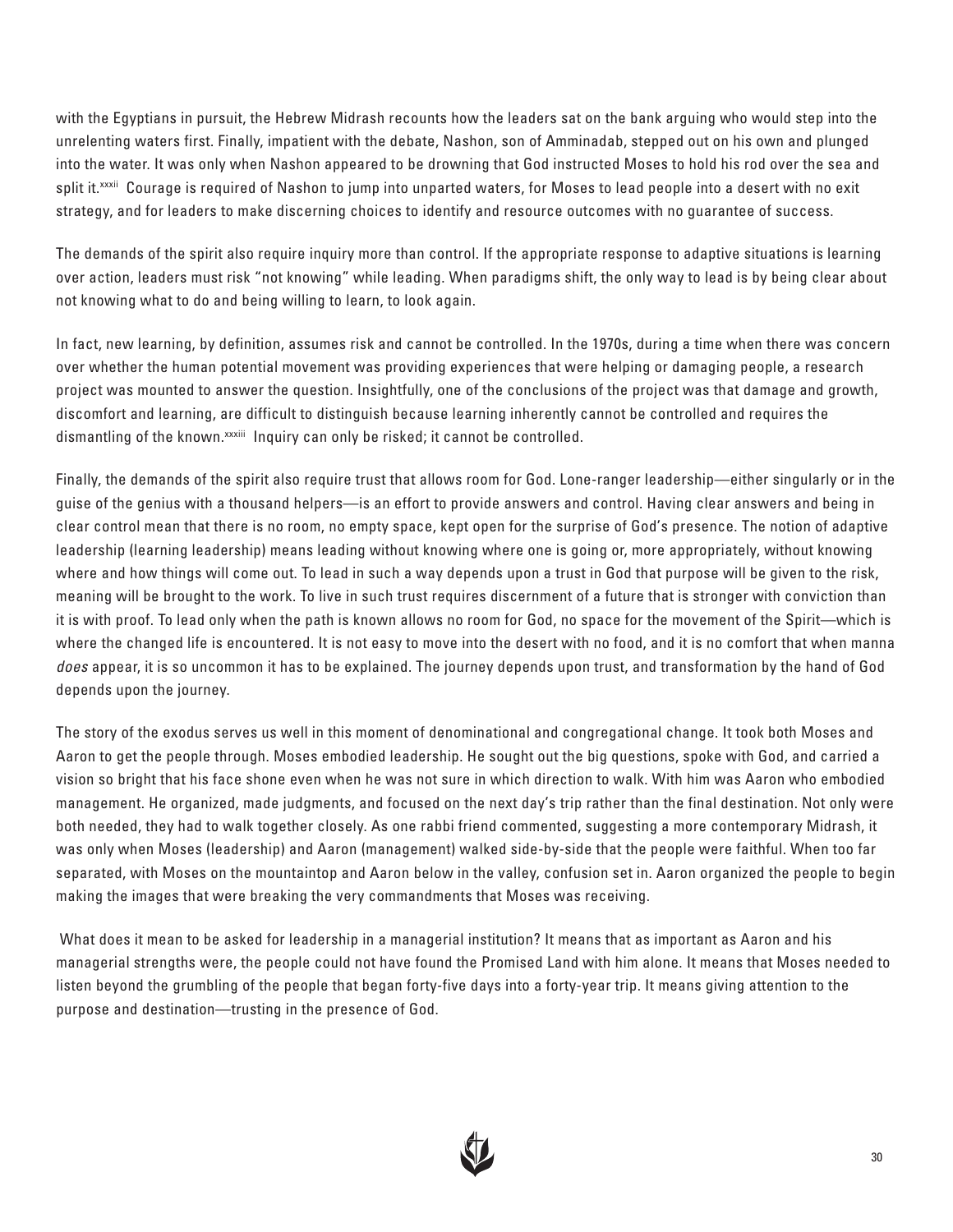## Endnotes:

<sup>i</sup> Edward Leroy Long, Jr., Patterns of Polity (Cleveland, OH: Pilgrim Press, 2001), 29.

ii Long, 31.

iii Gil Rendle, Leading Change in the Congregation (Bethesda, MD: Alban Institute, 1998), 14-16.

iv Gil Rendle and Alice Mann, Holy Conversations: Strategic Planning as a Spiritual Practice for Congregations (Herndon, VA: Alban Institute, 2003), 3-6.

<sup>v</sup> Ronald Heifetz, Leadership Without Easy Answers (Cambridge, MA: Belknap Press, 1994) 14.

vi Jim Collins, Good to Great (New York, NY: Harper Collins, 2001), 45-48.

vii Craig Dykstra and James Hudnut-Beumler, "The National Organizational Structures of Protestant Denominations: An Invitation to a Conversation" in The Organizational Revolution: Presbyterians and American Denominationalism, Coalter, Mulder, and Weeks, eds. (Louisville, KY: Westminster John Knox Press, 1992), 307-331.

viii Heifetz, 22.

ix Gregory Bateson, Steps to an Ecology of Mind (New York, NY: Ballantine Books, 1972), 202-212.

<sup>x</sup> John Scherer, "The Role of Chaos in the Creation of Change," Creative Change 12, no. 2 (Spring 1991), 19-20. The contrast between managerial problem solving and the need for leadership appropriately to address pain and possibility is treated at greater length in Rendle's Leading Change in the Congregation, 77-100.

xi Michael Crichton, The Lost World (New York, NY: Ballantine Publishing Group, 1995).

xii Thomas Kuhn, The Structure of Scientific Revolutions (Chicago, IL: University of Chicago Press, 1970), 84.

xiii Edwards Deming, Out of Crisis (Cambridge, MA: Massachusetts Institute of Technology, Center for Advanced Engineering Study, 1986), 23-24.

xiv Stephen R. Covey, The 7 Habits of Highly Effective People ((New York, NY: Simon & Schuster, 1989), 96.

xv William Sloane Coffin, Credo (Louisville, KY: John Know Press, 2004), 140-141.

xvi Heifetz, p. 87.

xvii Wally Armbruster, A Bag of Noodles (St. Louis, MO: Concordia Press, 1972), 5.

xviii C. Kirk Hadaway, FACTs on Growth:2010 (Hartford, CT: Hartford Institute for Religion Research, 2011).

xix Hadaway., 6-9.

xx Calvin Pava, "New Strategies of Systems Change: Reclaiming Nonsynoptic Methods," Human Relations 39, no. 7 (1986), 615-633. For further discussion of nonsyoptic planning see Rendle, Leading Change in the Congregation, 149-156.

xxi Ronald Heifetz and Marty Linsky, Leadership on the Line: Staying Alive Through the Dangers of Leadership, (Boston: Harvard Business School Press, 2002).

xxii Gil Rendle, Back to Zero: The Search to Rediscover the Methodist Movement (Nashville: The Abingdon Press, 2011), 21-34.

xxiii Ori Brafman and Rod Beckstrom The Starfish and the Spider: The Unstoppable Power of Leaderless Organizations (New York: Penguin Group, 2006).

xxiv Brafman and Beckstrom, 161-178.

xxv Stephen Denning, The Springboard: How Storytelling Ignites Action in Knowledge-Era Organizations (Boston: Butterworth Heinemann, 2001), 3-52.

xxvi Rendle, Back to Zero, 53-67.

xxvii Heifetz, 69-84.

xxviii Penny Long Marler and janet Maykus, "Is the Treatment the Cure? A Study of Participation in Pastoral Leader Peer Groups" (Austin Presbyterian Seminary, 2010).

xxix Thomas Friedman and Michael Mandelbaum, That Used to Be Us: How America Fell Behind in the World It Invented and How We Can Come Back, (New York: Farrer, Straus and Giroux, 2011), 160.

xxx Peter Block, Community: The Structure of Belonging, (San Francisco: Berrett-Koehler Publishers, 2008), 63-64. For further discussion of consumers and citizens see Rendle, Back to Zero, 31-34; 53-67.